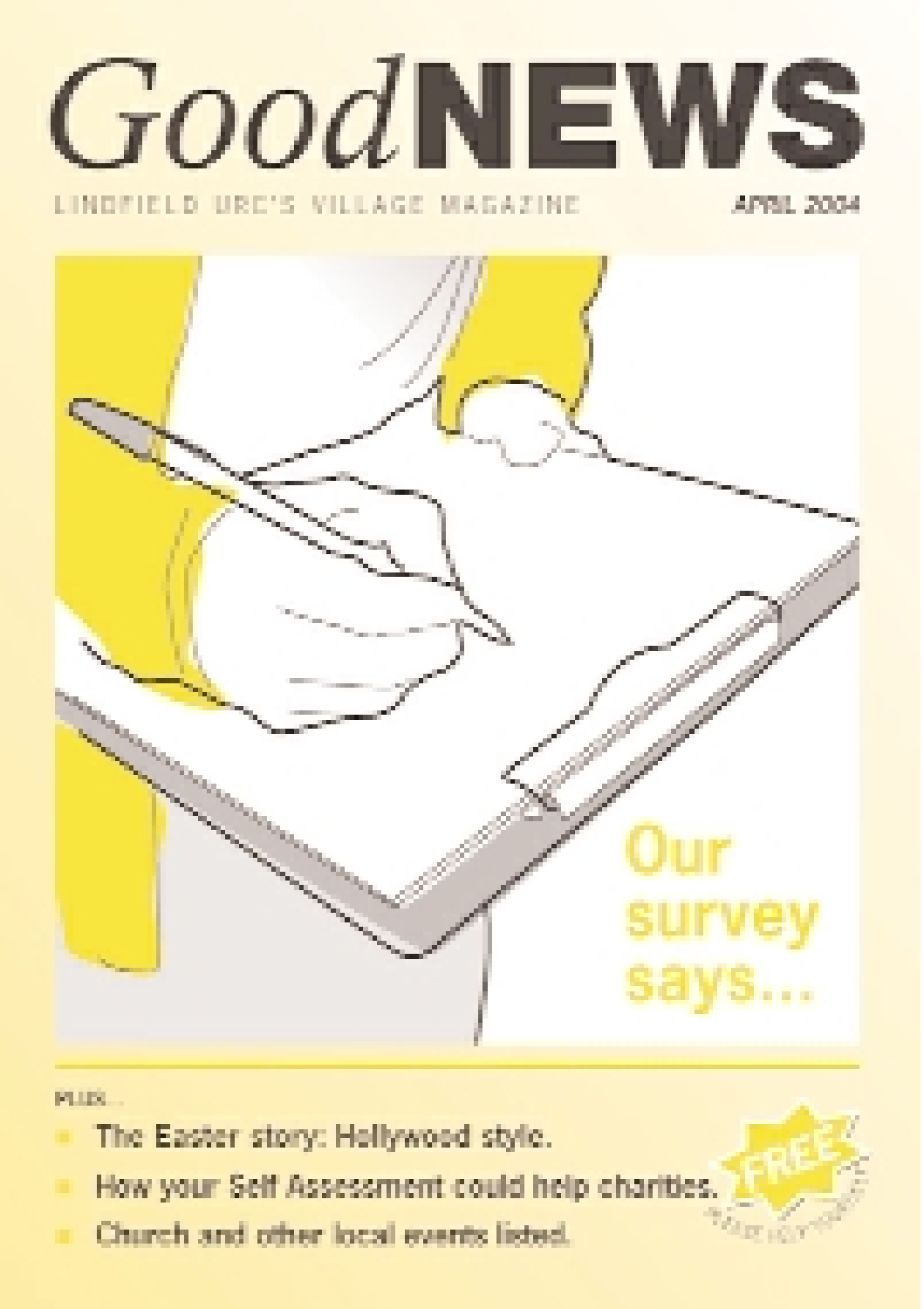### Local events

Music for Pleasure Ruth Rolt (Fortepiano) King Edward Hall, Lindfield, Thur 22nd April  $1.0<sub>nm</sub>$ FREE. Info: 01444 452697

Tiger Arts presents... Handels Messiah All Saints' Church, Lindfield. 9th April (Good Friday)  $7.30<sub>pm</sub>$ £10

## Lindfield Village Day Sat 5th June

Village Run (long & short) starting at Pickers Green Mon 31st Mav

Faithworks 2004 Different with Fiona Fiora Castle Lindfield URC Mon 24th May 7.45pm "How to be authentically Christian while

engaging in the diverse world around us."



### Sonia's Peru Trek Cancer Research) Charity Lunch

Sonia Bradley is raising funds for Cancer Research UK by trekking in Peru. Lunch (with guest speaker) Paxhill Park Golf Club. Wed 28th April  $12.0<sub>pm</sub>$ £12.50. Info: 01444 456840

Lindfield Borifire Society Spring Gift & Craft Fair King Edward Hall, Lindfield Sat 3rd April  $10.0$ am -  $3.0$ pm

Christianity Made Clear Clair Hall, Haywards Heath Wed 14th April  $1.0<sub>pm</sub> - 1.45<sub>pm</sub>$ Lunchtime presentation on the Easter Therre of 'How can Christ's death save us. today?" FREE. Clair Hall 01444 415738

Fairtrade Grocery Stall Lindfield URC Sun 18th April 10.30am - 11.0am



To publicise your community event here see contact details on page 2. Diary entries included at the editor's discretion.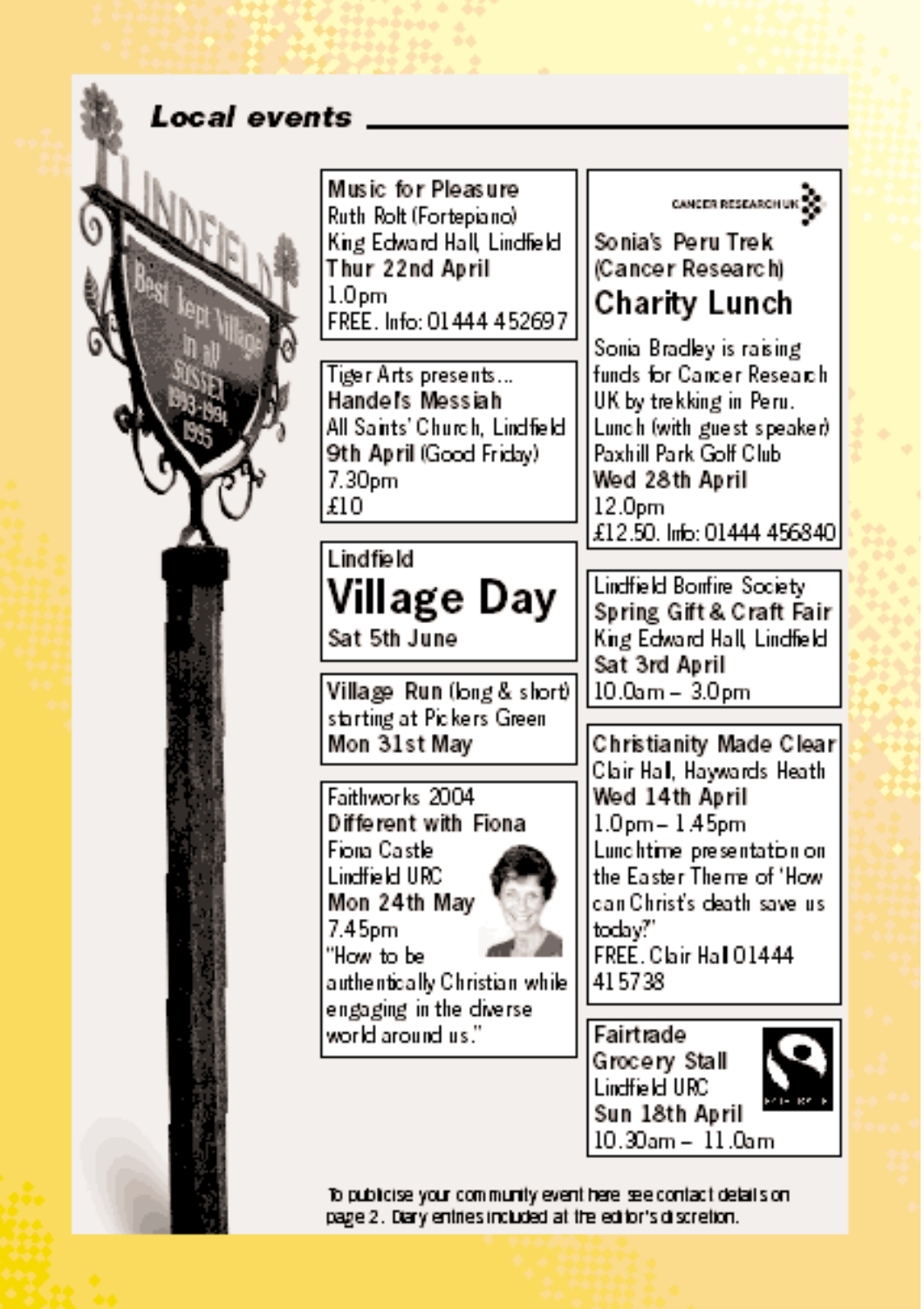## The Passion of the Christ

**Recently I took the opportunity to attend a church leaders' preview of the film 'The Passion of the Christ'. There is no doubt that Mel Gibson has produced a powerful and dramatic piece of cinema – even if, at times, quite brutal.** 

Beginning with the garden of Gethsemane, the way the story of Jesus' last twelve hours is portrayed, moving from trial scenes and harrowing violence to flashbacks of his early life and later ministry, brings Jesus to life on the big screen with an intensity no other film has ever managed.

Yes, the film has an "18" certificate. Isaiah 53 prophesises of Jesus that he was 'stricken', 'smitten', 'afflicted', 'pierced', 'crushed', 'oppressed' and 'afflicted'. Gibson would contend that his portrayal of the trial, beatings and crucifixion – although violent – is literal, realistic and understandable. As a counterpoint we are taken back into Jesus' ministry – the Last Supper and teaching from the Sermon on the Mount. The journey with the cross to Golgotha is a most moving moment.

Is the film anti–Semitic? I didn't find it so – in fact I thought it was well balanced in staying true to the New Testament record.



For some Christians this film is not something they will want to see – and that's fine. For others I suspect it will be an uncomfortable, unsettling but profoundly faith enhancing experience that will change them and deepen their love for Jesus. I found 'The Passion of the Christ' challenging and inspirational.

What of those less familiar or even not familiar at all with the Christian story? I believe that many of these will leave with questions rather than answers. As a church we need to be prepared. Because it is controversial people will go to see it. The nation is talking about Jesus and why he died. Resources for us will be available. Even if we do not see the film, we can use this climate of debate and openness to share the Gospel.

*Colin Bones*, minister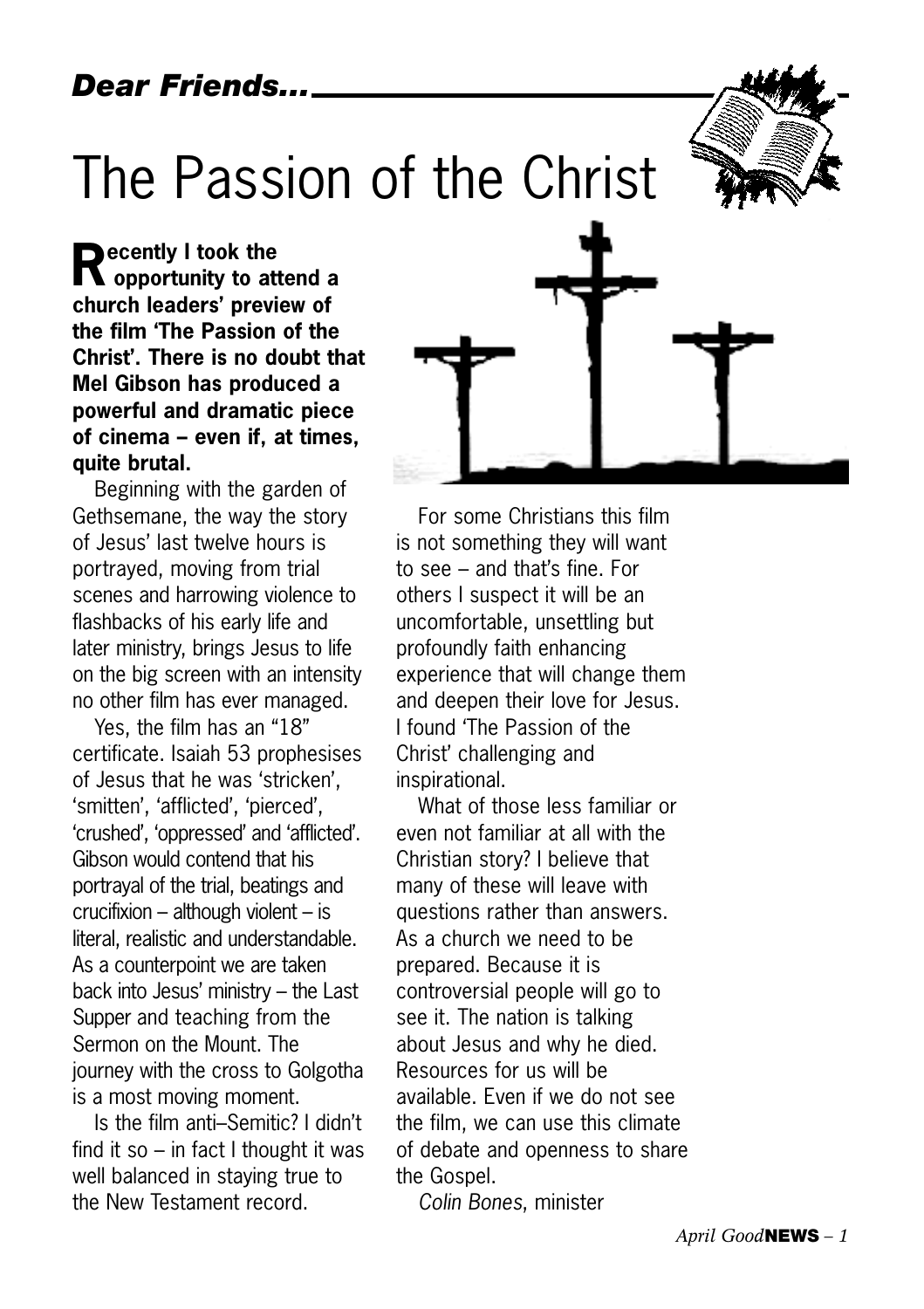## *Good***NEWS** *Editorial*

*This magazine is produced by: Lindfield United Reformed Church, 50 High Street, Lindfield, West Sussex RH16 2HL. © Lindfield URC 2004*

**Editor:** David Tingley <david@visualeclipse.co.uk> Tel: 01444 451024 **Editorial Oversight:** Hilary Shepherd **Additional Photography:** Chris & Nicola Saunders and John Barling.

**Copydate** for the May edition is 5pm, Monday 12th April 2004. All contributions should be given to the editor by this time via email, or paper copy can be placed in the "GoodNEWS" pigeon hole at the rear of the church. Please ensure that you include contact details in case of query.





**Minister:** Rev Colin Bones 52 High Street, Lindfield RH16 2HL Office: 01444 487607 Home: 01444 483803 Email: colin@lindfieldurc.org.uk

**Secretary:** Mr Ron Goodenough "Downside" Stone Quarry Road, Chelwood Gate RH17 7LS Tel: 01825 740351; Fax: 01825 740157 Email: ron@rgoodenough.freeserve.co.uk

**Assistant Secretary:** Mrs Sue Waller Tel: 01444 455047 Email: susanwaller@lineone.net

**Treasurer:** Mr Barry Piper Tel: 01444 456823 Email: barrypiper@aol.com

*A list of serving Elders can be found in Who's Who?*



**With your (fairly traded) Easter eggs under your arm, I trust that you are going to be able to find time to think upon the amazing truth of Jesus' death and ressurection.** 

I do hope so, as, too often. even Christians pass off Easter as just 'a busy time of year'.

From the many reports I have read, getting to the cinema and seeing 'The Passion of the Christ' could be a great wake-up call for us all. You will find a fair amount of information about the film in this issue (page 1, 13)– and, I hope, in next month's, when maybe you could all let me know what you thought of the film.

Elsewhere in GoodNEWS (page 14) Mike Gardiner brings us inspiration from the Biblical account of that first Easter.

On a different note, you can see a brief summary of the responses we had from the Reader Survey in February – starting on page 4. You may also notice a change in format, with local events being given their own space on the back cover. This is just one of a number of changes that may occur, after hearing from you all through the survey.

Do keep the articles, events and local news coming, as well as your comments – they are always much appreciated. *David Tingley, editor*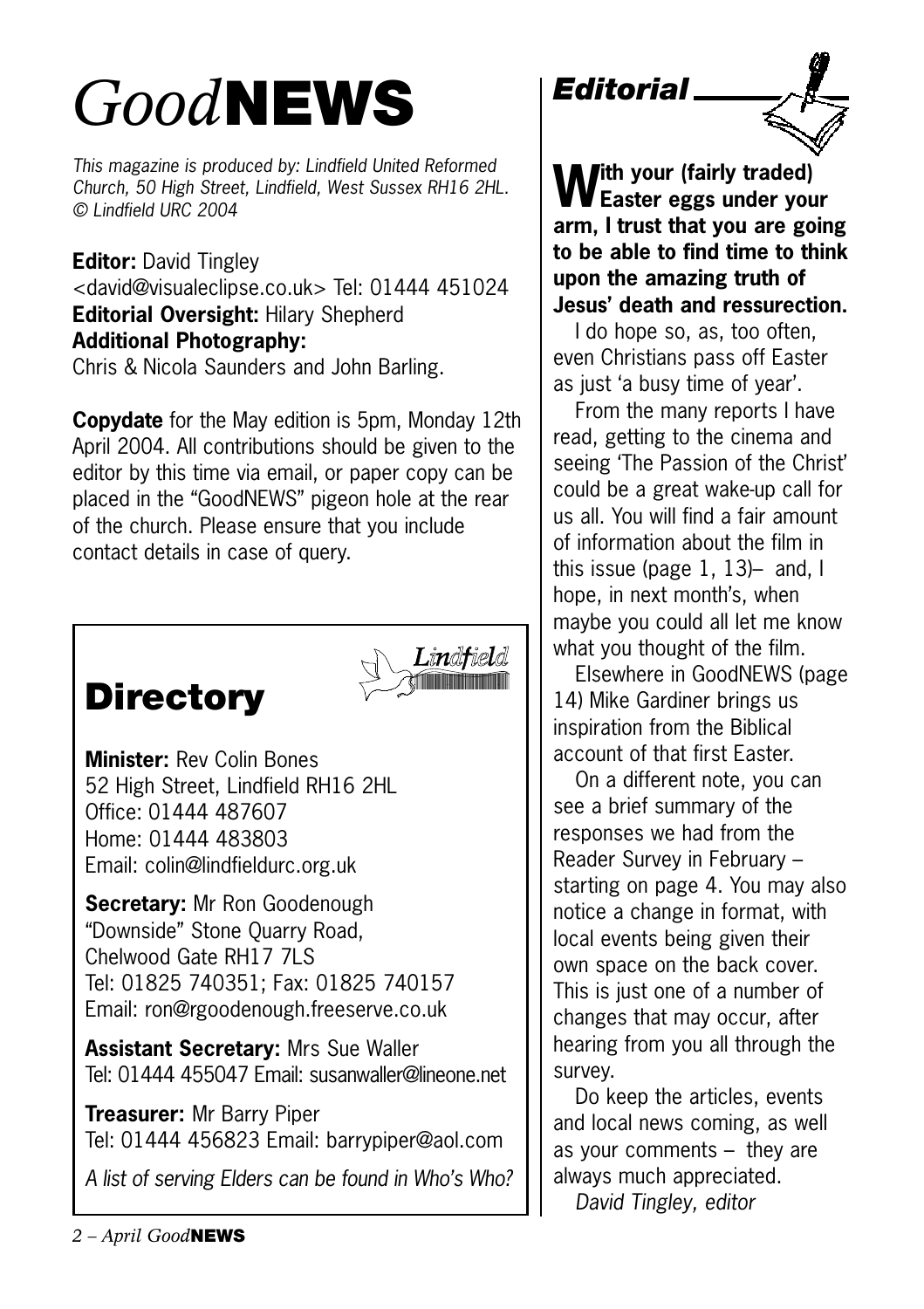## *Prayer Diary*

|  | Please remember the children and young people<br>who attend Lindfield URC.<br>Uphold all those who are involved in any way in God's work on<br>Sundays.                                                                                                                                                                 |
|--|-------------------------------------------------------------------------------------------------------------------------------------------------------------------------------------------------------------------------------------------------------------------------------------------------------------------------|
|  | Pray for the 40 or so from our church who will be attending<br>Spring Harvest from 3rd to 8th April.<br>Pray for the 24/7 Prayer Week in Haywards Heath – coming up<br>next month: 15th to 22nd May                                                                                                                     |
|  | Pray for the three joint meetings in Lindfield during Holy Week.<br>Pray for those whose surname begins with C and D (see Who's Who).<br>Pray for all those who see "The Passion of the Christ" and that the<br>Holy Spirit will encourage them to deepen their relationship with God,<br>or find out more at a church. |
|  | • Remember those ill at home, in hospital or in residential care.<br>Give thanks for Jesus, his sacrificial death and glorious resurrection.<br>Let us truly rejoice and celebrate this Easter time.                                                                                                                    |
|  | <b>For Sussex East District:</b><br>Pray for the Hastings Area Group and for Christ Church at Lewes.<br>Uphold the district evangelism and mission enabler, Dr Conradie.                                                                                                                                                |
|  | Remember the URC District Council meeting on 16th April.<br>Pray for this month's mission focus - Mercy Ships New Steps.                                                                                                                                                                                                |
|  | Pray for those from our fellowship who work with and for charitable<br>organisations in the locality.<br>Especially for Gordon and Iris Bingham in the Mid Sussex Community<br>Support Association.                                                                                                                     |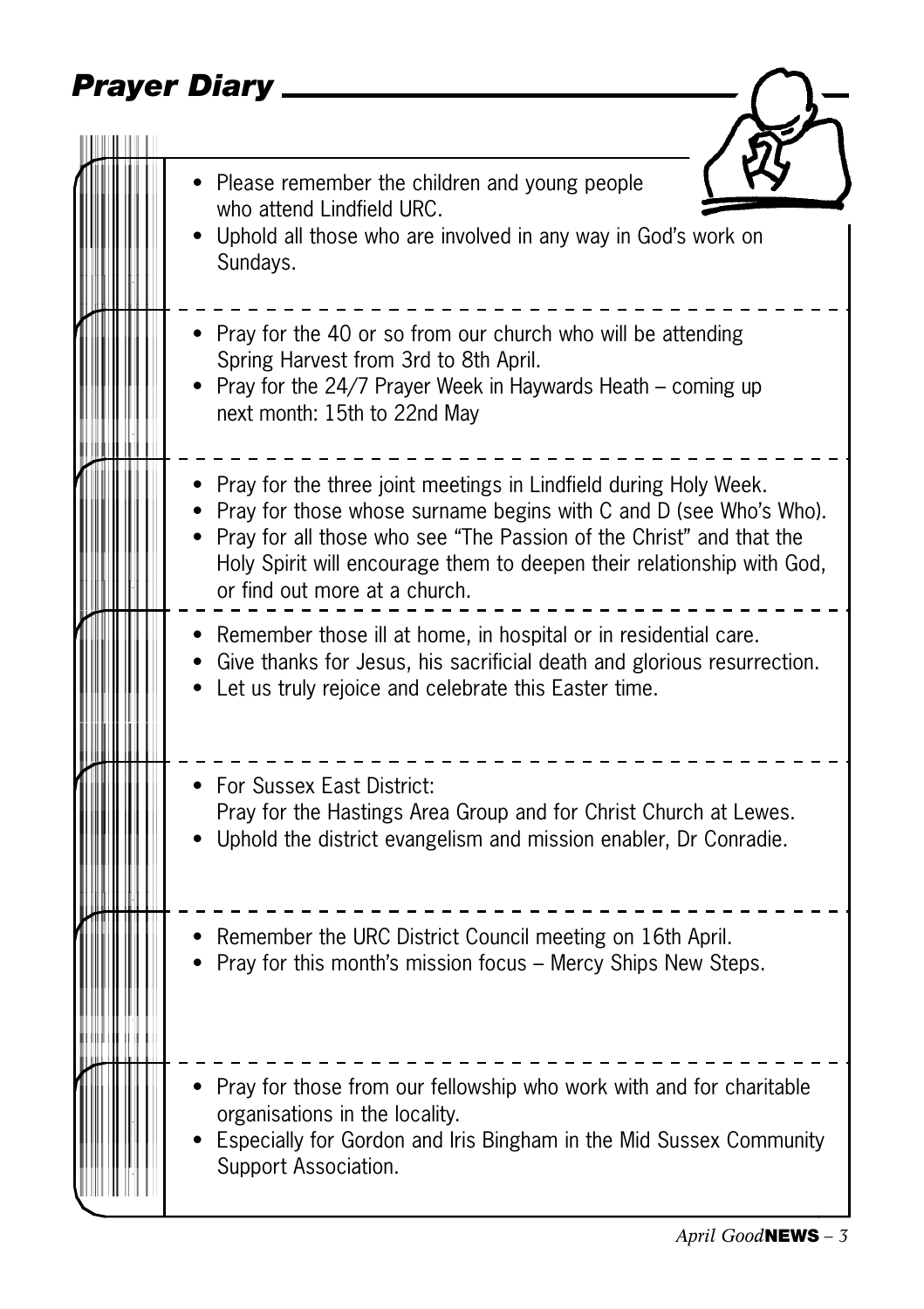# What you think about

**As a reader of this magazine you may, or may not, have been asked to fill in a short questionnaire with February's issue. The purpose of this survey, commissioned by editor David Tingley, was to try and understand how and why people read GoodNEWS, where it can be improved and who it is that does the reading. Here, David explains what the survey found.**

## **The idea of writing a survey was one that appealed to me for several reasons.**

I have been editor for over 18 months and, although I have made many changes to GoodNEWS during that time, I am unsure where to go next. Is it 'scratching where people itch' or simply going where I, personally, thought it should?

Another key issue I wanted to consider with the survey was what people outside Lindfield URC made of the magazine. I wanted to give a clear crosssection of readers, including those who are not necessarily Christians, opportunity to tell me how GoodNEWS fared.

And so, on February's magazine publication date, my valiant team of helpers made sure that they personally put a survey into the hands of 100 readers at Lindfield URC that day

across the three services. A further batch (with stamped addressed envelopes) of 100 was distributed through most of our other channels: Post Office, Junior Church and the selection of outlets in the village.

In the end 51 surveys were returned which, I think by commercial data collection standards, is a pretty good percentage.

In this article I will simply show the results in summary. I will also make the odd brief comment – as I interpret what YOU said.

Much of this information was shown to the church members' meeting during March. The full, unadulterated, statistics and all comments can be downloaded from the chuch website: www.lindfieldurc.org.uk.

Thank you for taking part. *David Tingley, editor*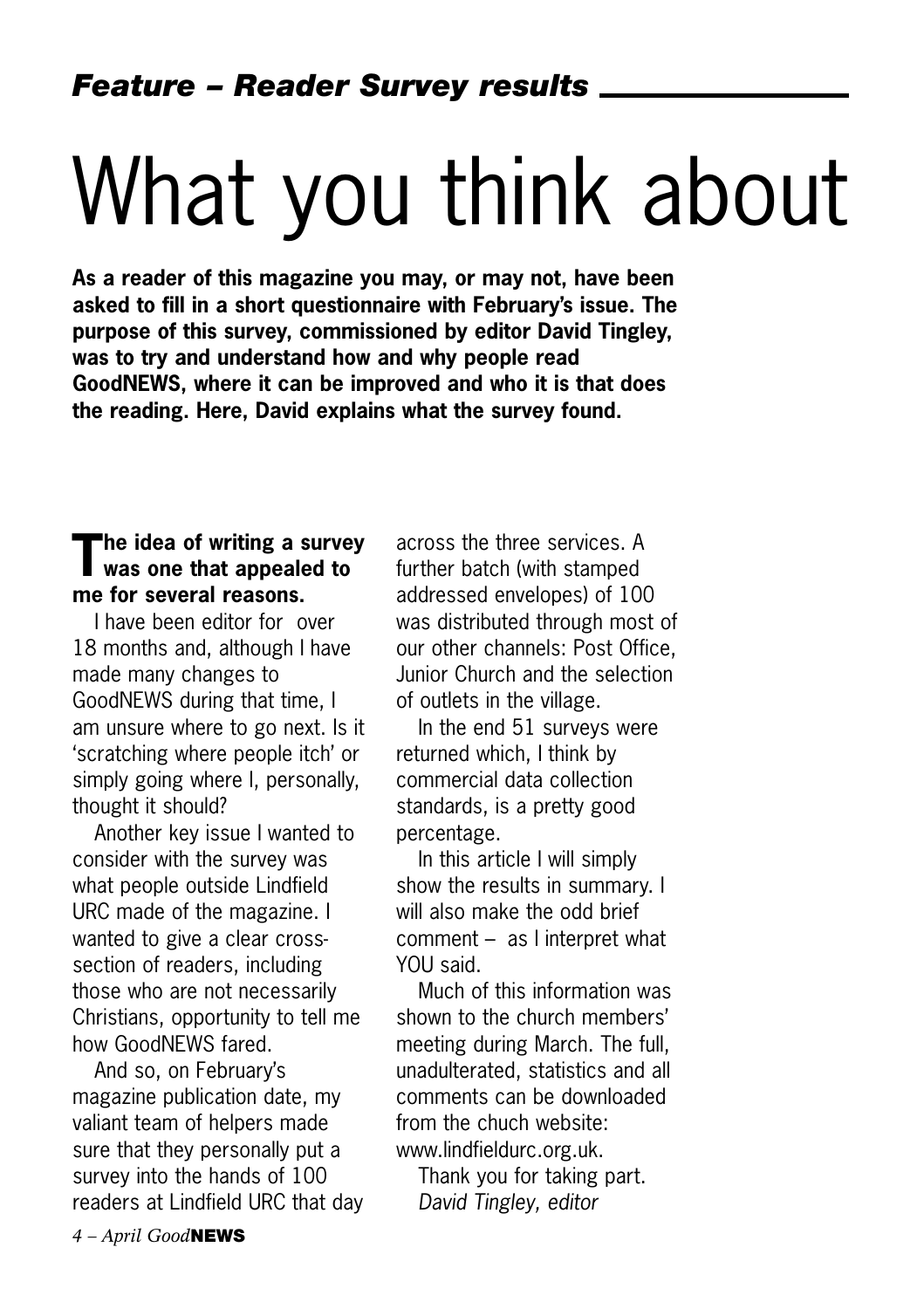# GoodNEWS



First off, we asked how often<br>you read the magazine. 92% said every month with the remaining 8% reading it "not quite every month". This seems to indicate a pretty loyal readership, interested enough to make sure they try and read it every month. I guess there might be more people who actually do only read it a couple of times a year - if they pick it up, say, at a Christmas service only for instance.

When we asked where readers picked up their copy of GoodNEWS, 75% of those surveyed answered: Lindfield URC. The remaining quarter got it from Lindfield Post Office. This tends to indicate that most of those who responded are 'church-goers' – but then around 4 /5 of copies do go from LURC every month.

#### *• How often do you read GoodNEWS?*

8% Not quite every month



33 out of 51 people say they read the magazine cover to cover, with 20 indicating a preference for 'dipping in and out'.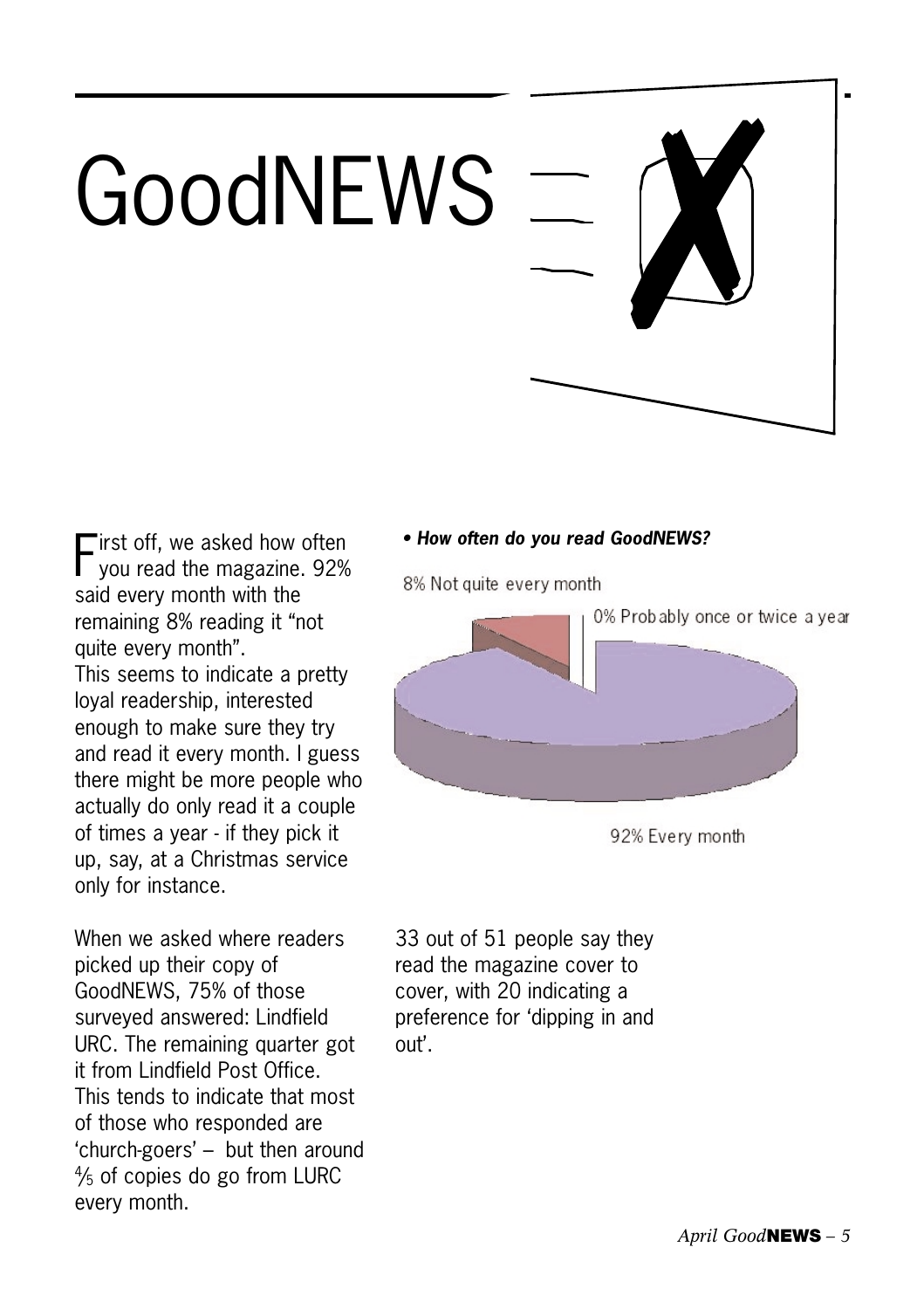## *Feature – Reader Survey results*

Colin's monthly letter was highlighted as being the primary selection for 'most important regular article'. This was closely followed by Family News, News and, a little further behind, the magazine features. Eight percent chose Mike Gardiner's bible studies.

The majority of those surveyed selected Green Jelly (children's supplement) to be 'least important' to them. This is unsurprising, as it is extremely unlikely that children would have filled in a survey! We know that Green Jelly is appreciated, and a team is working at present to alter its format, distribution and profile.

27% suggested a subject, currently which they feel is not covered; some examples include: Human rights, Accounts of church members' meetings and more news on Balcombe URC.

45% said that they would like to see more village-centred information in GoodNEWS, with the same saying they were happy with the amount of village content.

With regards to how much news and info on the three Lindfield churches, 53% said 'no change' and 47% said they wanted more.

*6 – April Good***NEWS**



| • What do you think of the magazine features? |              |
|-----------------------------------------------|--------------|
| They are great                                | 27           |
| Okay, don't take much notice of them          | 1            |
| <b>Too Christian</b>                          | $\mathbf{2}$ |
| Not Christian enough                          | 0            |
| <b>Pretty poor</b>                            | 0            |
| Not enough variety                            | 6            |
| Too long, generally                           | 7            |
| <b>Too short</b>                              | Ω            |
| other                                         |              |
|                                               |              |

*• How much village-centred info would you like to see?* More 45% No change 45%





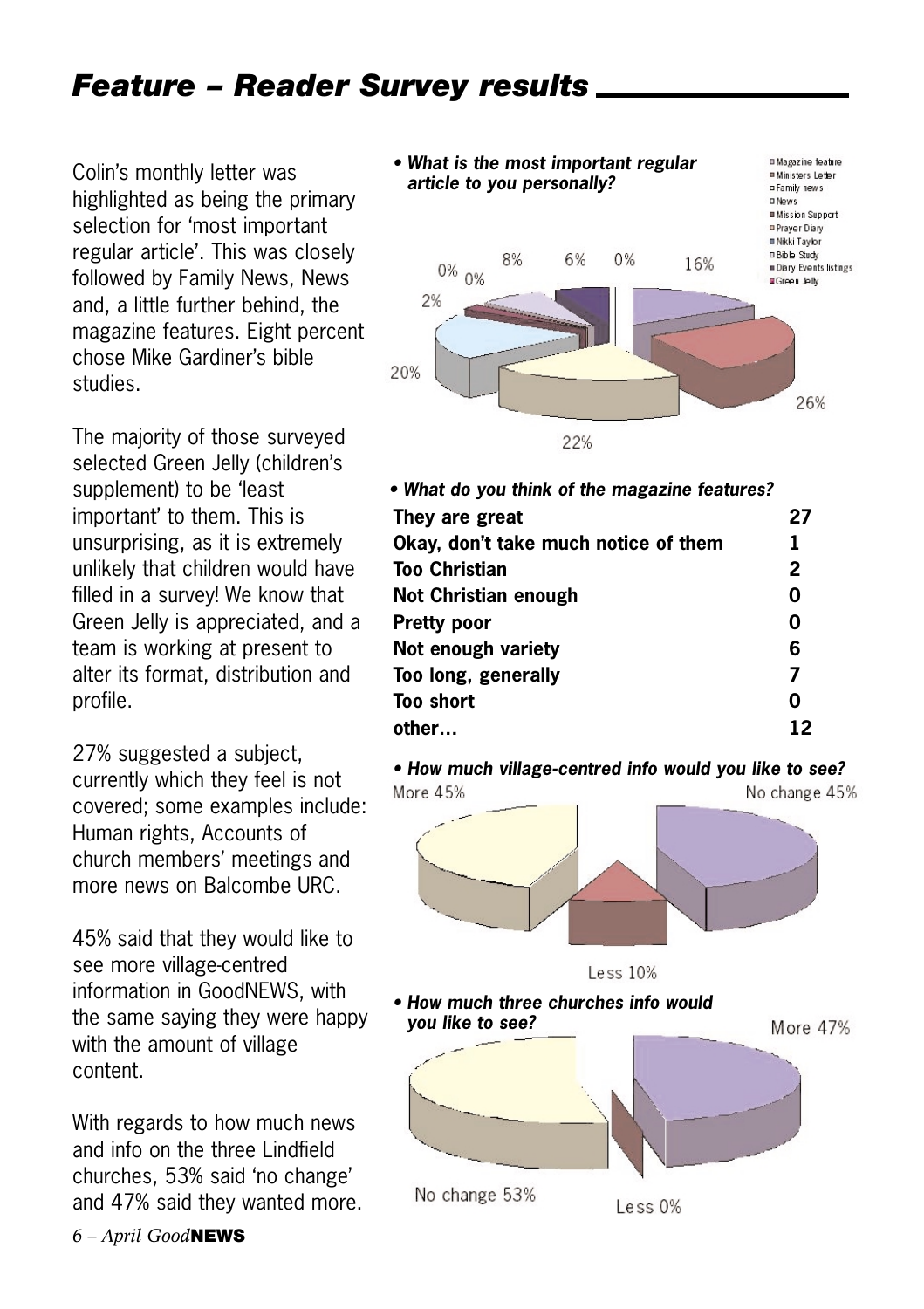#### *• Do you give a copy of GoodNEWS to anyone?*



Yes, to one person 37%

#### *• What do you think of the colour magazine covers?*



Good 49%

#### *• A sample of the 'Comments' made by readers...*

- Would like to see Diary kept for church activities
- Well put together and very readable
- Always the same people in photographs
- Are copies available at Balcombe URC?
- 'Features' on the Elders
- Background (CV) of visiting preachers/speakers
- Tends to be excellent, but a bit heavy
- Define editorial policy: is it a vehicle for regular worshippers and membership?
- I prefer previous layout, before 2002
- If it is LURCs village magazine, what about all other village activities and community events?
- A little more family news (exam success, holidays)

41% said that they had contributed to the magazine in some way over the past two years. This shows a good range of contributors to GoodNEWS.

Over half of those surveyed said they give away at least one copy of GoodNEWS to somebody else. I suppose the question is 'who' it is given to – but that is another survey!

14% said that they thought the printed colour covers that we have used for some time were 'unnecessary' – however, 86% said they thought they were either 'excellent' or 'good'.

45% said they thought the quality of printing on the insides of magazine was 'good'. In fact, noone was negative about the inside pages printing – which is a particular credit to Tom – our one-man production team!

In all I believe it was a worthwhile exercise. Many useful suggestions and comments have been made.

GoodNEWS does has a strongly Christian focus, but we can be practically useful within the village community too – so do keep me up to date with what you know is going on in/around Lindfield every month. Thanks.

**Download full survey results/comments at www.lindfieldurc.org.uk**

*David Tingley, editor*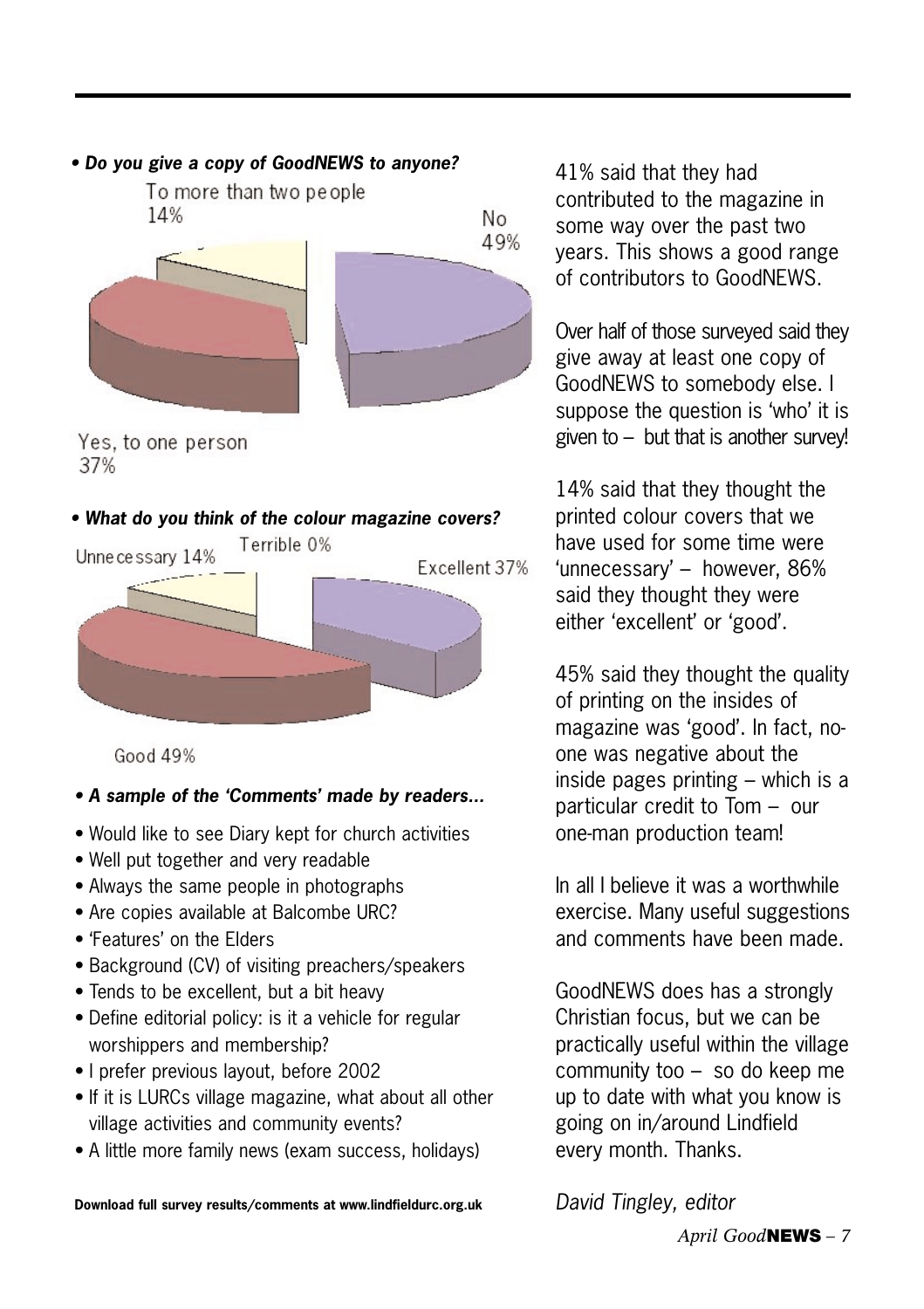#### **Thanks**

**Pat and John Davies** would like to thank all their friends for their kind messages and cards on the occasion of their Golden Wedding on 6th March.

#### **The Fellowship**

The Fellowship meets on Wednesday 28th April at 2.45pm, when we will be holding a short AGM which will be followed by a talk from our guest speaker. Mr Stratford (from Bluebird Community Transport) will be talking about the charity which has been featured in our local papers recently.

A bring and buy stall will be in operation, tea and biscuits will be served.

Come and join in the fellowship of the church.

#### **Change of address Graham Campling** has moved.

His new address is: 15 Harvest Close, Lindfield RH16 2LW. Phone number remains the same (483539).

## Good Friday just got better

#### **This Easter special provision will be made for children at our Good Friday service – 9th April at 10.30am.**

There promises to be lots in store for the younger generation, who will meet for their own fun activities in the Upper Room.

 $* - * - *$ <br>Also, some of the rest of the congregation may have noticed a distinct lack of children, at all, some Sunday mornings.

This is because, for a trial period, JIGSAW (the children's alltogether worship time) is being held for the entire duration of the service 'out the back' of the church premises.

JIGSAW happens every 2nd Sunday of the month. Should you spot a lost child or confused parent on one of these days – direct them straight 'out back'.

## No more Junior Church!

Lindfield URCs youth and children's work on Sundays has undergone a rebranding exercise!

'Junior Church' is no more; Powersource is its new collective title for all age groups.

Individual group names will change too:

- Ramblers (for pre-school and reception children) will now be called **Sparks**
- Hikers (years 1 & 2) will now be called **Tornadoes**
- Adventurers (years 3, 4, & 5) will now be called **Solar**
- Carpe Diem (for years 6, 7, & 8) becomes  $H^2O$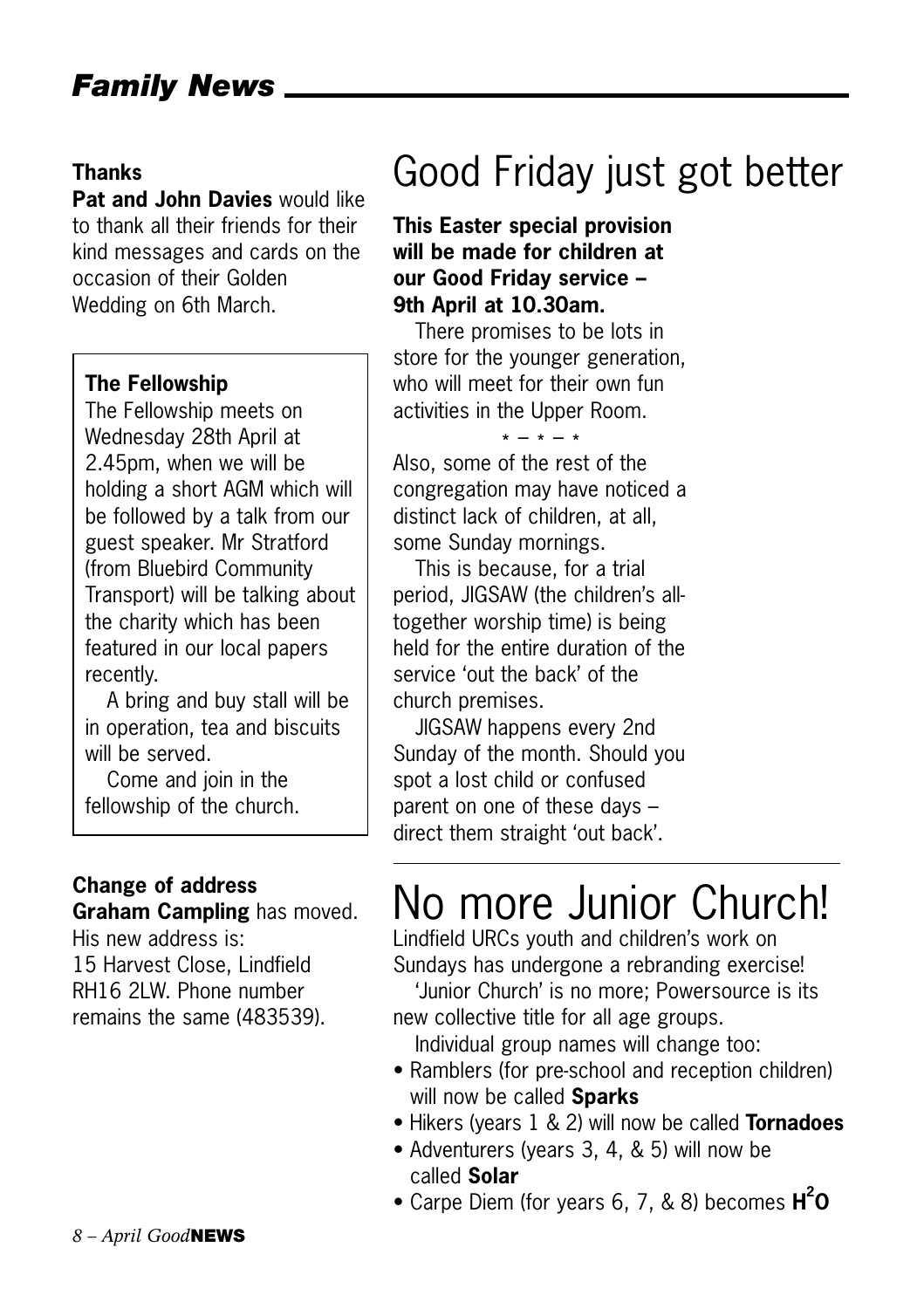## **Running stakes 'raised'**

**With a long–term knee/hip problem curtailing my running for most of 2003, my ability to ever run again was in doubt. However, despite training restrictions, my 'dream' to participate again in the London Marathon is becoming nearer a reality.**

In previous years, I was lucky enough to be able to raise some funds for Asthma Research, Tearfund and MacMillan Cancer Nurses, but with the uncertainty still surrounding my fitness, I haven't 'signed up' for any of the hundreds of charities who benefit from the thousands of people's efforts.

My first request to anyone who reads this, is PRIMARILY for your prayers on the 18th April for the 30,000 (hopefully including me) who push their different shaped and size bodies often to their limit to 'finish the race'. My second is for people to be inspired by so many ordinary folk's 'efforts', much of which result in the giving of needed funds for hundreds of worthwhile charities, particularly those in respect of disabled/under–privileged children, that, if possible, they find a way to increase their giving a little to their preferred charity.

*Ray Smith*

## MISSION SUPPER

### **Saturday 8th May 7.30pm for 7.45pm**

Speaker: Simon Lunt from Operation Mobilisation – Turning Point

The format will be slightly different from our normal Mission Suppers. Our meal will be served mid–way through the evening and hopefully will have an 'ethnic flavour'!

Free tickets are available from the Missions Group; Bill & Iris Green, Trudy Biersteker, John Barling and Ron Goodenough.

## *Balcombe United Reformed Church*

**Bramble Hill, Balcombe, RH17 6HR Contact: Mrs Leonie Wren (01444 811253)**

Our main services are held at 11am on the first and third Sunday of each month and the children usually go out to Sunday School during the second part of the service. Speakers for this month are as follows:–

**4th April Barry Piper 18th April Colin Bones**

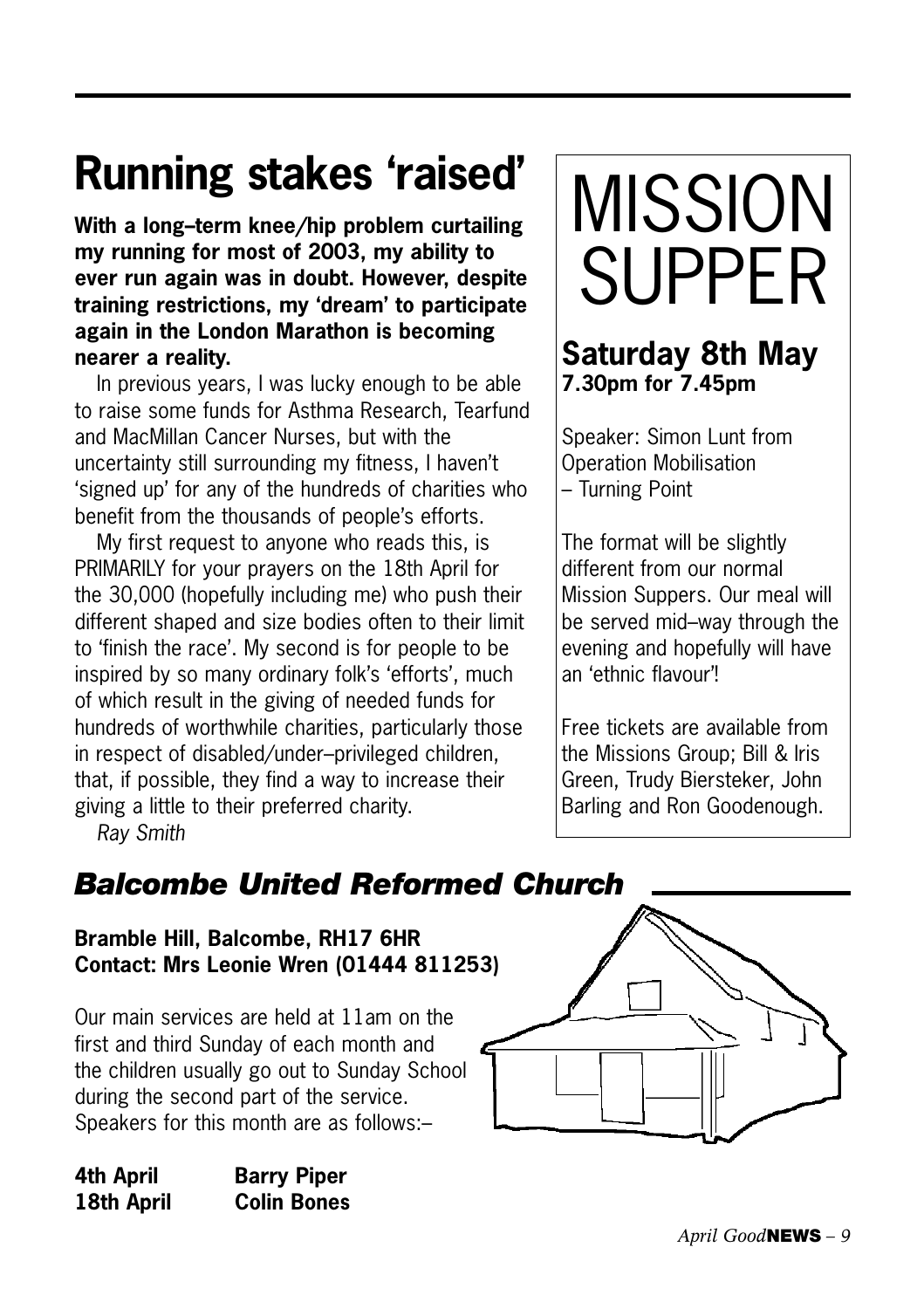## Sistine Chapel... in East London

One of Michelangelo's Sistine Chapel masterpiece has been reproduced – on the ceiling of a church in East London.

The 12 sq yd fresco, at St Jospeh's Church in Leyton, is The Creation Of Man, the scene in which God creates Adam. Parish priest Fr Chris Cutler said: 'In the evening services in the winter it looks spectacular. People seem to spend a lot of time looking up!' The fresco was painted by artists Leo Stevenson and Fleur Kelly for a BBC TV show.

## Messages hidden in the Bible?

Some of the strangest coincidences of all are to be found as patterns of numbers in the Bible.

Psalm 118 is the Bible's middle chapter. Just before it, Psalm 117 is the Bible's shortest chapter. Just after it, Psalm 119 is the longest.

The Bible has 594 chapters before Psalm 118 and 594 chapters after Psalm 118. If you add up all the chapters except Psalm 118, you get 1188 chapters. If you take the number 1188 and interpret it as chapter 118 of Psalms, verse 8, you will find the middle verse of the entire Bible – 'it is better to trust in the Lord than to put confidence in man.'

Some would say that this is the central message of the Bible – and not just numerically.

Daily Mail, 21st February 2004

Metro London

## Bible-reading Cam plugs... err, Bible!

Channel 4's 'Big Brother' winner, Cameron Stout, has been using his new-found fame to promote the Scottish Bible Society.

Stout, from Orkney, famously read from the Bible on live TV during the reality show. Therefore he was the ideal candidate for launching the 'Bibleworld Experience' – a centre aiming to help young people understand the Bible.

www.scottishbiblesociety.org

Calling all 'pilgrims' and those who would like to be. Next year will be the 10th anniversary of our pilgrimages. A special pilgrimage around Southwick is being planned for 26th June 2004 to mark the occasion. In the morning we will walk on the Downs, visiting three Southwick churches and in the afternoon there will be a gentle stroll to visit a 12th Century church. It will be possible to do either or both walks. We have made the afternoon walk short so that those 'pilgrims' who can no longer walk long distances will be able to join in our anniversary. You don't need to have been on a pilgrimage with us before, to join this one. All are welcome. If you want to know more, or to book a place, please contact either Darryl Sinclair (01273 564591) or Brenda Stone (01273 594012). It promises to be a great day of fellowship, friendship and fun. Do join us if you possibly can.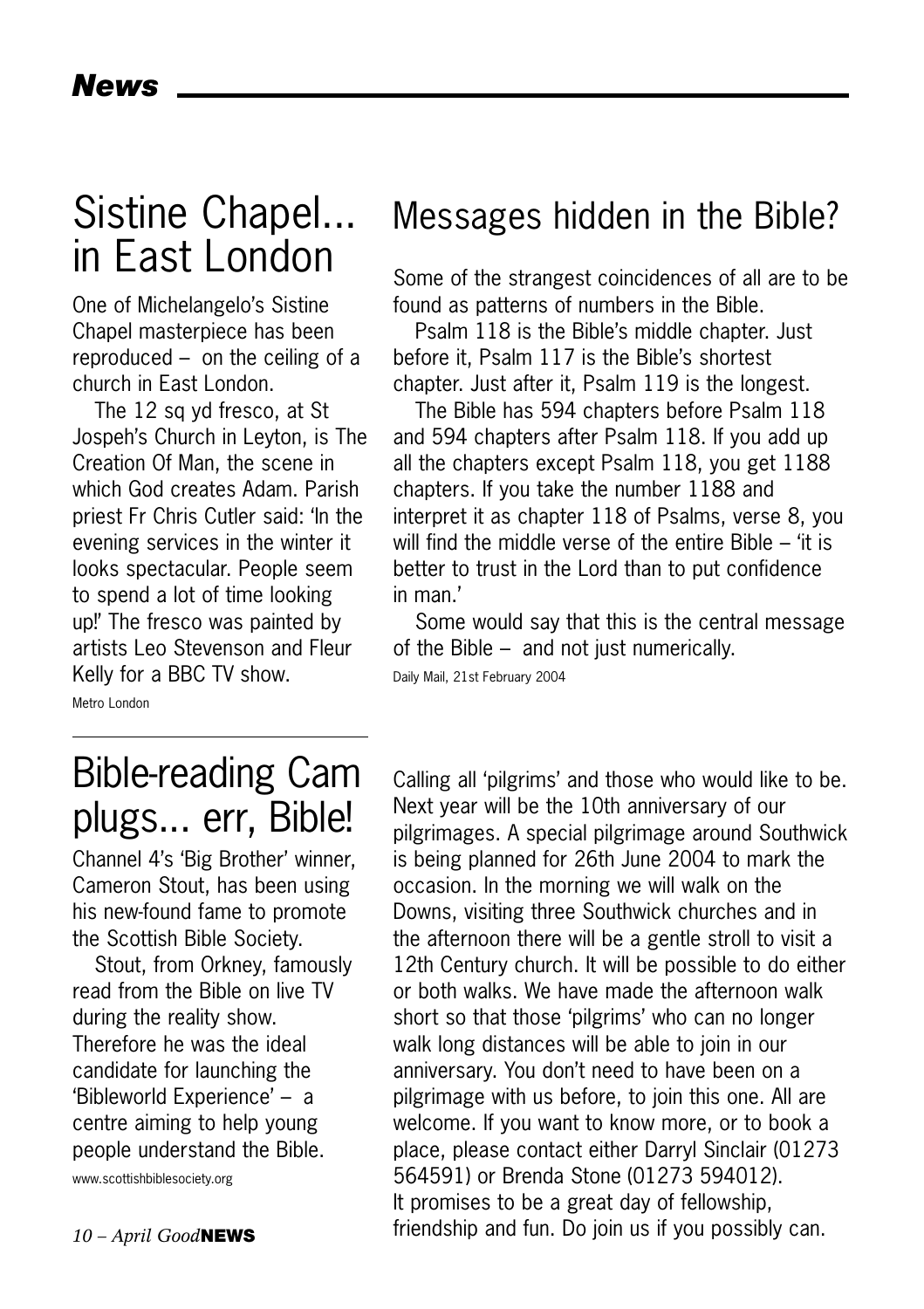#### **MARGARET GOODARE**

Margaret Goodare, who died suddenly on 5th March, had been a member of this church for 50 years. She moved here with her parents in 1954, and as a young qualified architect she designed the large hall (we still use it now) and a new kitchen and toilets that were added to the church in 1959. These facilities continued to be used until the further building work was done in 1996.

With her late husband Geoffrey, together with Brian Tingley, they put together a number of audio–visual productions which were presented at the church over the years (and at numerous other churches and clubs throughout Sussex). These included "For the beauty of the earth" – a meditation for Harvest, "The South Downs Way" and "A Sussex Garden" – photographs of Margaret's own lovely garden at Wivelsfield.

She truly loved her garden and the birds and wildlife that inhabited it, feeding her beloved birds right up to the day of her death.

Apart from being a good photographer, she was a very talented artist. She illustrated a number of books on local history, designed the Millennium sign for Wivelsfield Green, as well as many cards and notelets. Margaret played an active part in the Wealden Buildings Study Group and other history societies. She also ran the Wednesday Club for the elderly at Wivelsfield where she will be much missed. She played the piano too, but not in public.

Margaret was a quiet unassuming Christian lady. Here at Lindfield URC she was often to be found arranging flowers with Betty Billins. "A friend," Betty says, "that we could always rely upon."

Also, she has helped at the Friday Lunch (Lindfield URC) for a number of years and run the Bring and Buy stall at The Fellowship. We thank God that Margaret shared her talents in many ways at LURC and in this locality. She has now gone home to her Lord, whose creation and creatures were her constant delight.

*Fiona Tingley*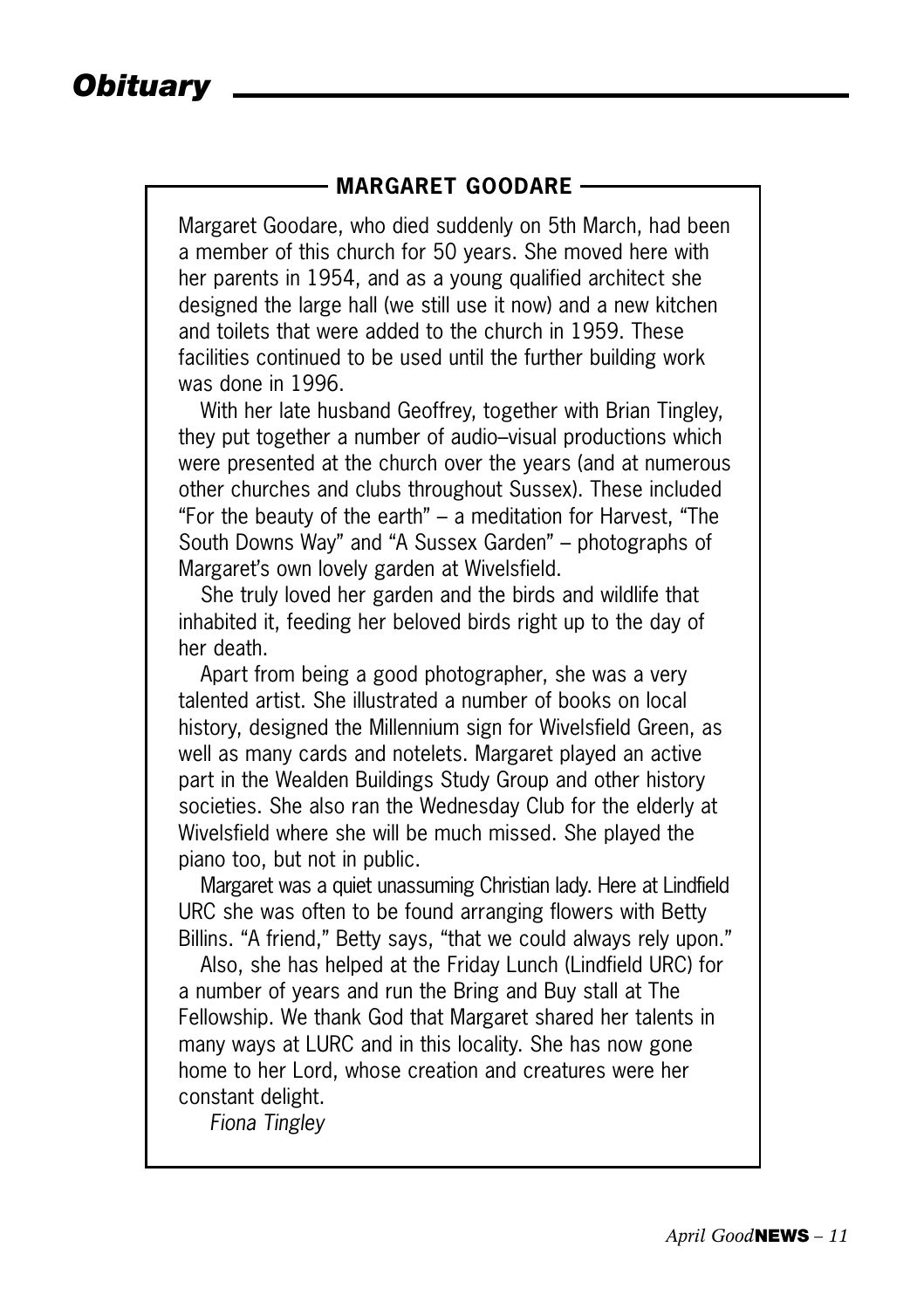| 1st<br>Thursday           |                            | House Groups                                                                                 | 16th<br>Friday                                                                               |                  | 12.30pm Lunch Fellowship                                                                                                |
|---------------------------|----------------------------|----------------------------------------------------------------------------------------------|----------------------------------------------------------------------------------------------|------------------|-------------------------------------------------------------------------------------------------------------------------|
| 2nd<br>Friday             | 7.0 <sub>pm</sub>          | Boys' Brigade<br><b>Display</b>                                                              | 18th<br><b>Sunday</b>                                                                        | 9.30am           | David Goodchild<br>& Ron                                                                                                |
| 4th<br><b>PALM SUNDAY</b> | 6.30pm                     | 10.30am Communion<br>David Goodchild<br>& Colin Bones<br>Adrian Cookney<br>& Colin Bones     |                                                                                              | 11.0am<br>6.30pm | Goodenough<br><b>FAIRTRADE STALL TODAY</b><br>Ron Goodenough<br><b>Healing Service</b><br>David Nibloe &<br>Colin Bones |
| 9th                       |                            | GOOD FRIDAY 10.30am Sunday Morning                                                           | 22nd<br>Thursday                                                                             | 8.0pm            | <b>Monthly Prayer</b><br>Meeting                                                                                        |
| 11th                      | <b>EASTER SUNDAY</b>       | Singers<br>& Colin Bones                                                                     | 24th<br>Saturday<br>9.30am-12.30pm<br>'Preparing for Mission'<br><b>Sussex East District</b> |                  |                                                                                                                         |
|                           | 9.30am<br>11.0am<br>6.30pm | Adrian Cookney<br>& Colin Bones<br>Colin Bones<br>Communion<br>David Nibloe &<br>Colin Bones | 'bth<br>Sunday                                                                               | 9.30am<br>11.0am | morning of workshops<br>David Goodchild<br>& Colin Bones<br>Communion                                                   |
| 12th<br>Monday            | 5.0pm                      | Copy Date for<br>May GoodNEWS                                                                |                                                                                              | 6.30pm           | <b>Colin Bones</b><br>Adrian Cookney<br>& Philip Wren                                                                   |
| 14th<br>Wednesday         |                            | 12.30pm Lunch Fellowship                                                                     | 27th<br>Tuesday                                                                              | 7.45pm           | Ladies 'In Touch'                                                                                                       |
| 15th<br>Thursday          |                            | House Groups                                                                                 | 28th<br>Wednesday                                                                            | 2.45pm<br>7.45pm | The Fellowship<br><b>Elders' Meeting</b>                                                                                |
|                           |                            | OTHER LOCAL EVENTS LISTED ON BACK COVER                                                      |                                                                                              |                  |                                                                                                                         |

*12 – April Good***NEWS**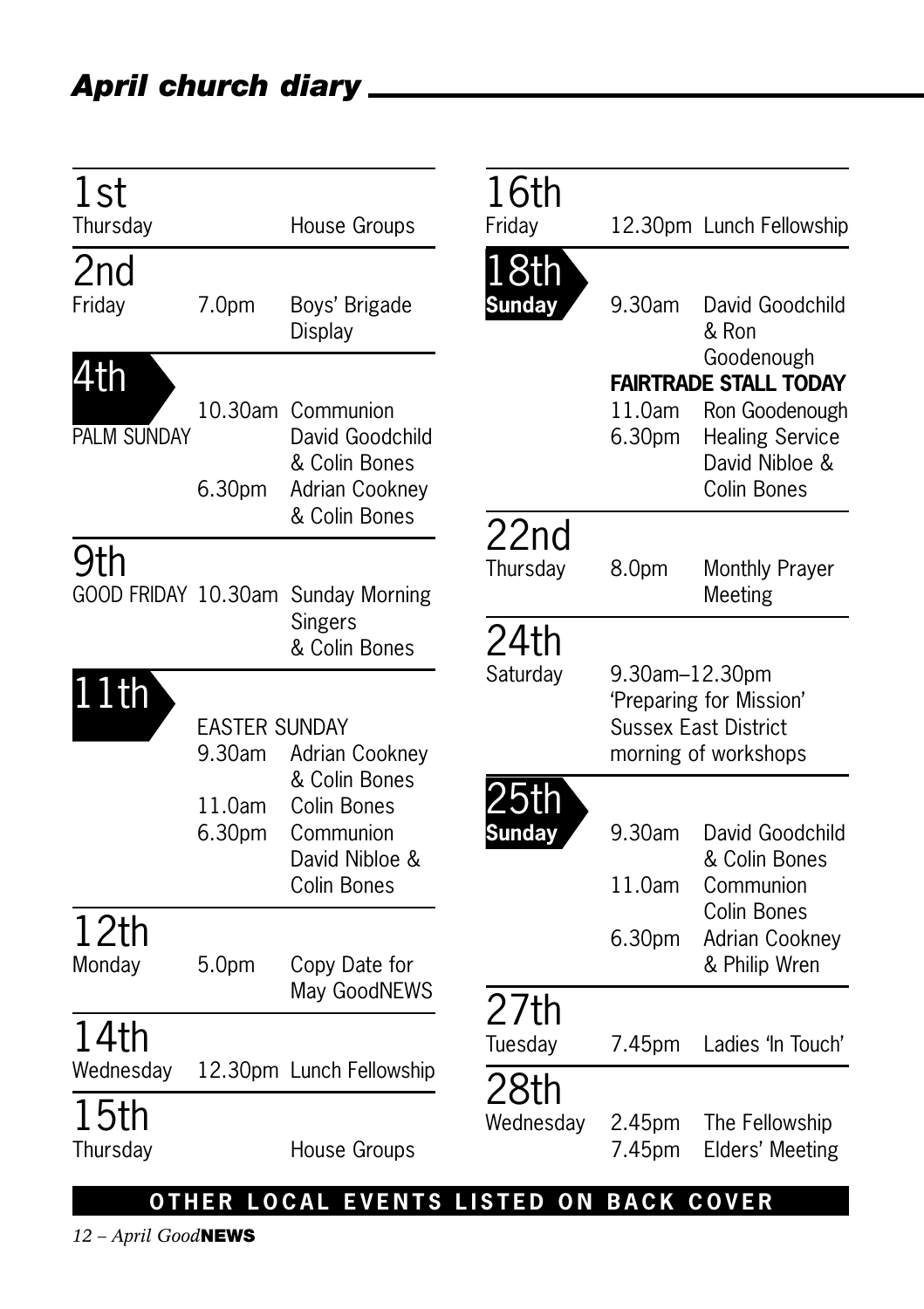## Sunday services explained...

The **9.30am service** is an opportunity for all age groups to join in a relaxed informal time. There is a crèche, and after about 20 minutes children and young people up to age 14 go out to their own groups on most Sundays.

**Coffee** is normally served between the morning services and after the evening one.

The **11.00am service** is usually more set and formal.

At **6.30pm** it is sometimes a celebration, sometimes a quieter ministry time and sometimes an open communion service or something quite different!

**Personal prayer** is available after every service. Prayer requests and brief statements of praise for answered prayer can be put in the red book on the concourse table. We can also offer personal prayer ministry at home or in hospital.

#### We **do not take up an offering**

during the services, but all those wishing to give are invited to place a gift in one of the bowls at the doors before or after the service. Thank you.

Cassette **recordings of services** can be borrowed free from the church.

## THE PASSION OF THE CHRIST **a film by Mel Gibson**

**at cinemas natonwide from 26th March** 

#### **What they say...**

"This is the ultimate hero story for all mankind. He suffered. He died and He still won." Mel Gibson

"Brilliant, biblical... a masterpiece."

Rick Warren, Pastor Saddleback Church, USA

"The most dramatic, shocking, compelling, emotional film I have ever seen in my life. This film was a tonic to my soul."

Steve Chalke

"Every time I preach or speak about the cross, the things I saw on the screen will be on my heart and mind." Billy Graham

"This film represents a multi-million dollar gift to the Christian Church around the WOrld." Kevin Bird, Bible Society, Australia

"It will stun audiences and create an incredible appetite for people to know more about Jesus. I urge Christians to invite their spiritually seeking friends to see this movie with them"

Lee Strobel, former Willow Creek church

**Now go and see it and make your own mind up.** It'd be great to hear all your opinions on it in next month's magazine! Jot your comments down to the editor before 12th April.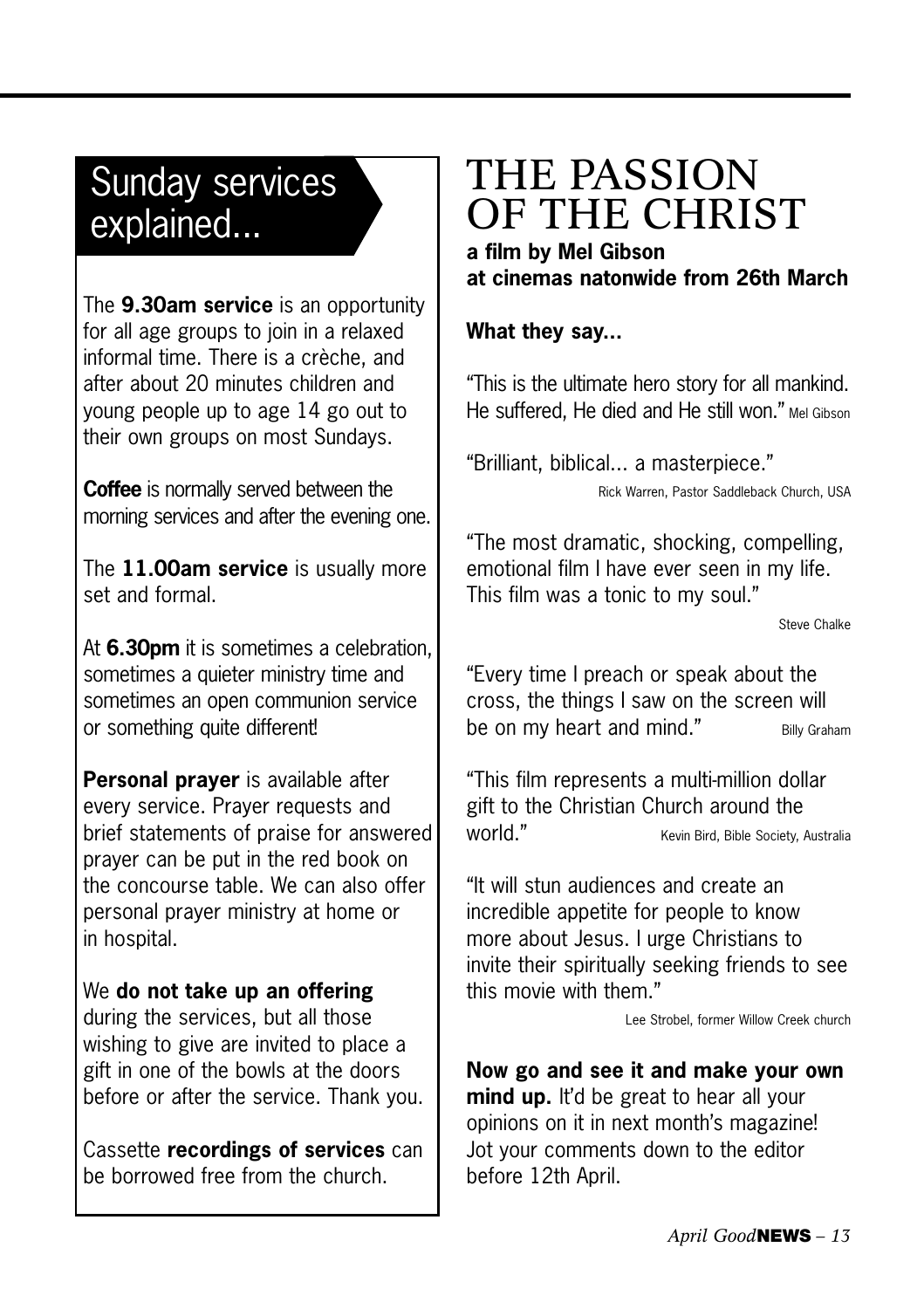### *John 20 v19-31*

## Easter encouragement

19On the evening of that first day of the week, when the disciples were together, with the doors locked for fear of the Jews, Jesus came and stood among them and said, "Peace be with you!" 20After he said this, he showed them his hands and side. The disciples were overjoyed when they saw the Lord. 21 Again Jesus said, "Peace be with you! As the Father has sent me, I am sending you." <sup>22</sup>And with that he breathed on them and said, e and synality you. This was one of the working of the Sins, they are "Receive the Holy Spirit. 23H you forgive anyone his sins, they are forgiven; if you do not forgive them, they are not forgiven." 24Now Thomas (called Didymus), one of the Twelve, was not with the disciples when Jesus came. 25So the other disciples told him, "We have disciples when Jesus came. 25So the other disciples told him, "We have disciples when Jesus came. 25So the other disciples told him, "We have seen the Lord!"<br>
Seen the Lord!"<br>
But he said to them, "Unless I see the nail marks in the side, I will not<br>
my finger where the nails were, and put my hand into his side, I will not<br>
in the house again, and Thomas v But he said to them, "Unless I see the nail marks in his hands and put my finger with them.<br>
believe it."<br>  $^{26}A$  week later his disciples were locked, Jesus came and stood among<br>  $^{26}A$  week later his disciples were locked, Jesus came and stood among<br>
with them. The moase be with you!"  $^{$ believe it."<br><sup>26</sup>A week later his disciples were in the house again, and Thomas was<br><sup>26</sup>A week later his disciples were locked, Jesus came and stood among them and said, "Peace be with you!" 27Then he said to Thomas, "Put your them and said, "Peace be with you!" 27Then he said to Thomas, "Put your them and said, "Peace be with you!" 27Then he said to Thomas, "Put your them a finger here; see my hands. Reach out your hand and put it into my side. Stop doubting and believe." Explorer, see the believe."<br>
28Thomas said to him, "My Lord and my God!"<br>
28Thomas said to him, "Because you have seen me, you have believed."<br>
29Then Jesus told him, "Because you have thave believed."<br>
29Then Jesus told blessed are those who have not seen and yet have believed." 30 Jesus did many other miraculous signs in the presence of his disciples, which are not recorded in this book. 31But these are written that disciples, which are not recorded in this book. you may believe that Jesus is the Christ, the Son of God, and that by believing you may have life in his name.

*14 – April Good***NEWS**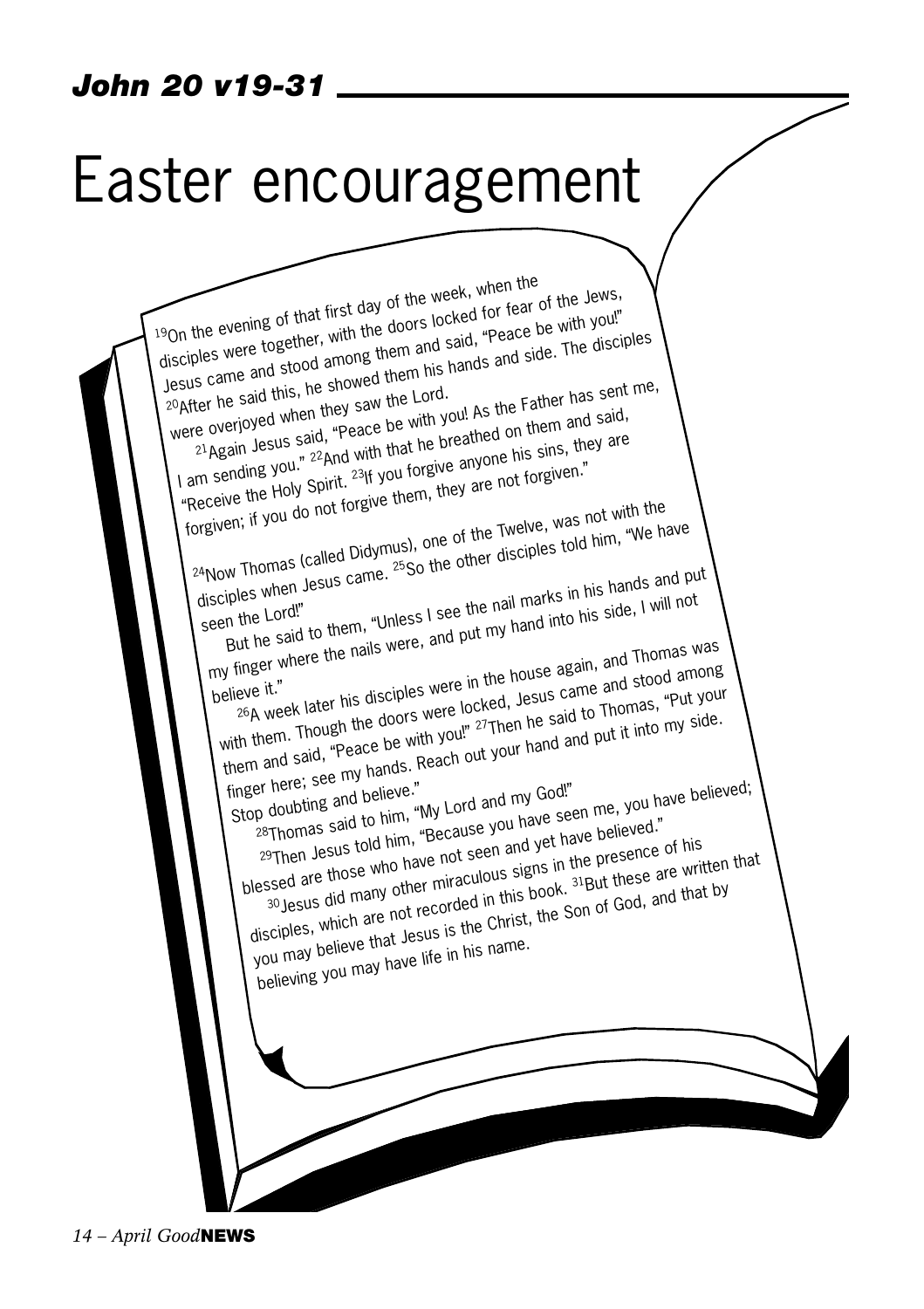**What a wonderfully positive message John brings us in his account of that first Easter day! Let's encourage ourselves by identifying what are surely some of the hallmarks of the Christian life:–**

**PEACE** that dispels fear (v 19) & 21): Jesus gives his fearful friends far more than a conventional greeting. He bestows on them the peace he had promised (16v33) – the gift of the peace of God. Not an absence of trouble – far from it – for Jesus' friends were still in danger of being arrested, and would face severe persecution (see 16v33 again). But in the midst of the storm, they would know a source of inner peace that would transcend human understanding.

**JOY** instead of sorrow (v20): not just the passing emotion of being reunited with Jesus, but the fulfilment of Jesus' promise in 16v20–22: a joy that no–one would be able to take from them. Suffering marks Good Friday, yet the keynote of Easter is surely the joy of celebrating the empty tomb and a Saviour who is alive for evermore.

**WORSHIP** in place of doubt (v28): Thomas the doubter articulates his faith in the most fulsome worship of Jesus found anywhere in the gospels. The word 'kurios', understood as

Rabbi or Master, now assumes a new depth – Lord of everything and Lord of my life! Doubts are a part of our human make–up, and today there is no access to proofs of Jesus' resurrection. We need to hear the call of Jesus to believe without seeing. (v29)

**MISSION** to a needy world (v21, 23): The theme of Jesus being sent into the world by God is a frequent one in John's Gospel (typically in 3v16–17). But now, Jesus is returning to his Father and he commissions weak people like us to continue his work of announcing peace and forgiveness in Jesus' name. How on earth are they going to do it?

**THE HOLY SPIRIT,** the enabler (v22): Jesus promised that they would not be alone (14v18), and now he grants them the abiding presence of the Spirit (see Genesis 2v7 for the significance of the life–giving breath of God). That same gift of the Holy Spirit is promised to all believers (see Acts 2v37–39).

**LIFE!** (v30–31) This passage closes with John's heartfelt longing that each of us may come to experience the life that comes from believing in the risen Jesus. And so his book might have ended – but there is a touching postscript that we will look at next month. *Mike Gardiner*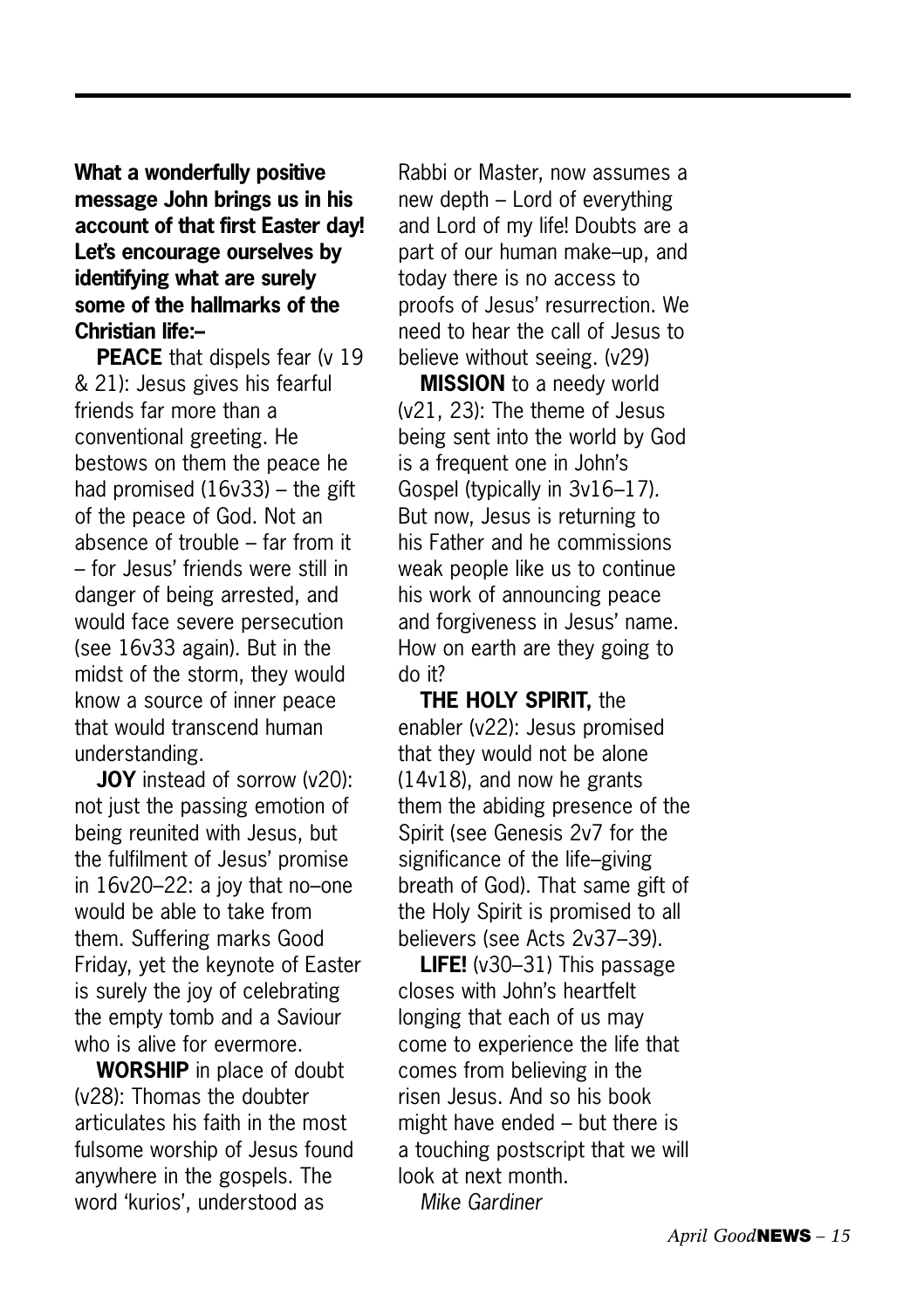## Mercy Ships: New Steps

**Mercy Ships New Steps provides physical, spiritual, educational and economic rehabilitation together with primary health care, HIV/AIDS education and counselling for children and adults with disabilities. New Steps is currently working in more than 30 communities in the area from East Freetown to beyond Waterloo, Sierra Leone.** 

The current rented centre in Kissy, East Freetown – where New Steps operates – is inadequate to meet the present demand. It is also unsuitable for the planned expansion to provincial locations so a new centre is being built. Many of you will have read Nikki Taylor's monthly diaries in GoodNEWS. Part of her work, now based in Switzerland, with Mercy Ships has been to raise finance and help in the administering of this project. This building is scheduled to be completed and the New Steps Centre operational by June 2004 and will comprise:

#### **Rehabilitation & Medical**

- Orthotic and prosthetic workshop (emphasis on orthotics)
- Adult and Children's physical therapy treatment rooms
- Children's play therapy room
- Outside children's playground for creative play
- Provision for a small hydrotherapy pool
- Medical treatment suite
- Counselling rooms

#### **Training**

- Large meeting/training hall for 100 students
- Focused training room
- Resource centre with library and computer learning facilities
- Agricultural training area with model farm
- Store rooms
- Toilets and washrooms

#### **Support base for Community workers**

- Offices for community workers
- Secure compound and service area for vehicles
- Limited accommodation facility for visiting trainers and consultants.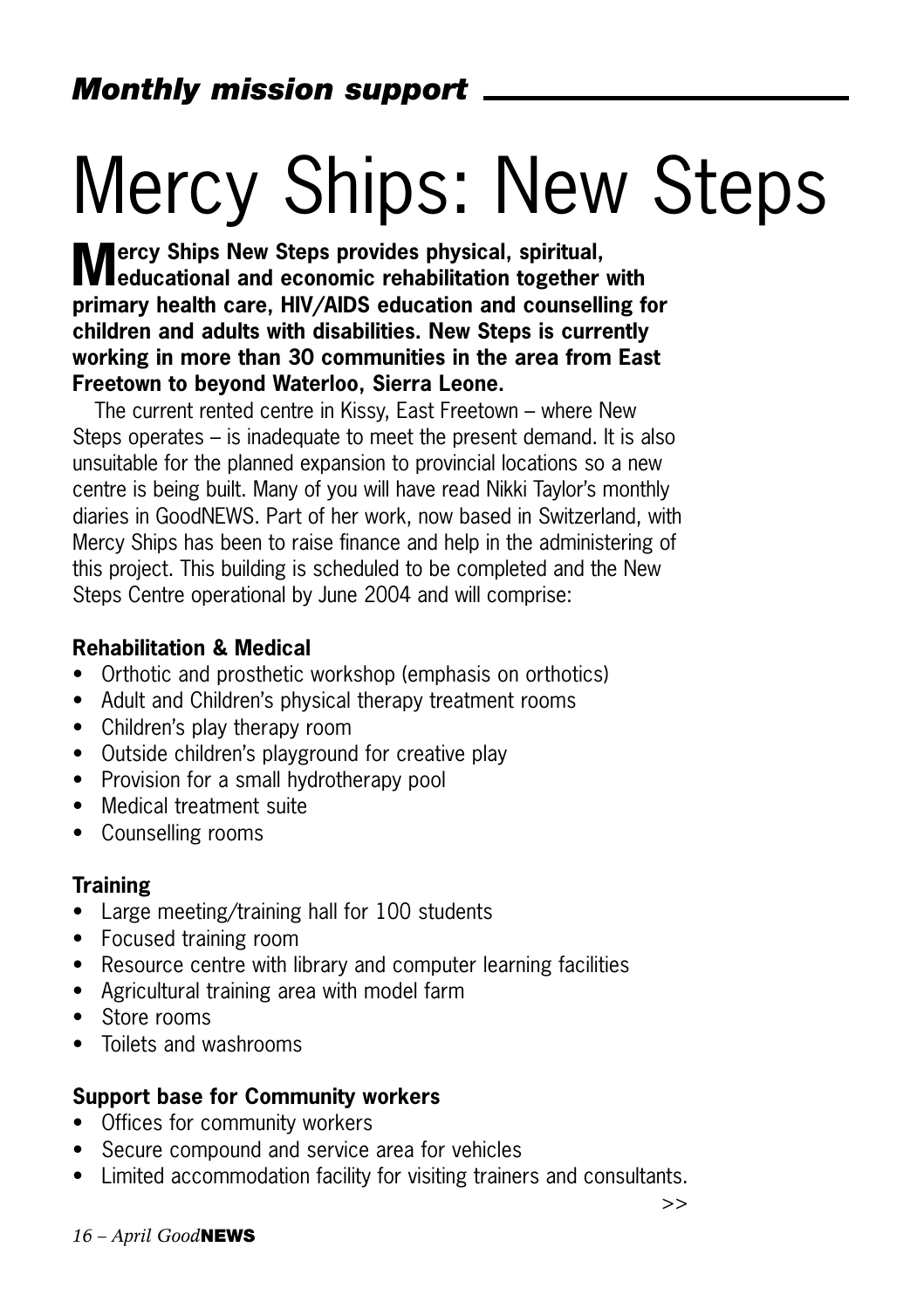

The proposed facility will ensure quality services from this strategically sited location for clients (current and new) and for mobile outreaches to up–country locations. The New Steps Centre on the east side of the peninsula will have easy access from the port, providing a centre of operations for Mercy Ships health and development activities in Sierra Leone.

This is a very exciting project. For more information please see the Mission Board in the concourse and please give, using the mission envelopes.



Well, as you can imagine life here has become a little crazy for me as we try to organise two weddings in two countries. Work has also been heavy:

We have a huge grant pending with an organisation for funding for the whole programme. A holistic approach to funding makes having a holistic approach to rehabilitation and development a lot easier. Constantly chasing small grants for one part of a project and reporting on everything in bits, makes so much work for our team. This grant would give security for implementing developmental programmes that won't be cut due to lack of funds next year. It really lifts a burden from the staff to have that security. However, it's good to be dependant on God. To learn that he often keeps us 'lean'. Hmmm, how do we have that security yet remain dependant on God?

I suppose that's a question that many of us need to ask and to keep current with God, depending on him and yet having some financial security. We need to be constantly checking that we are not standing in our own strength but leaning on God. Neither does the Father want us to be poor or needy.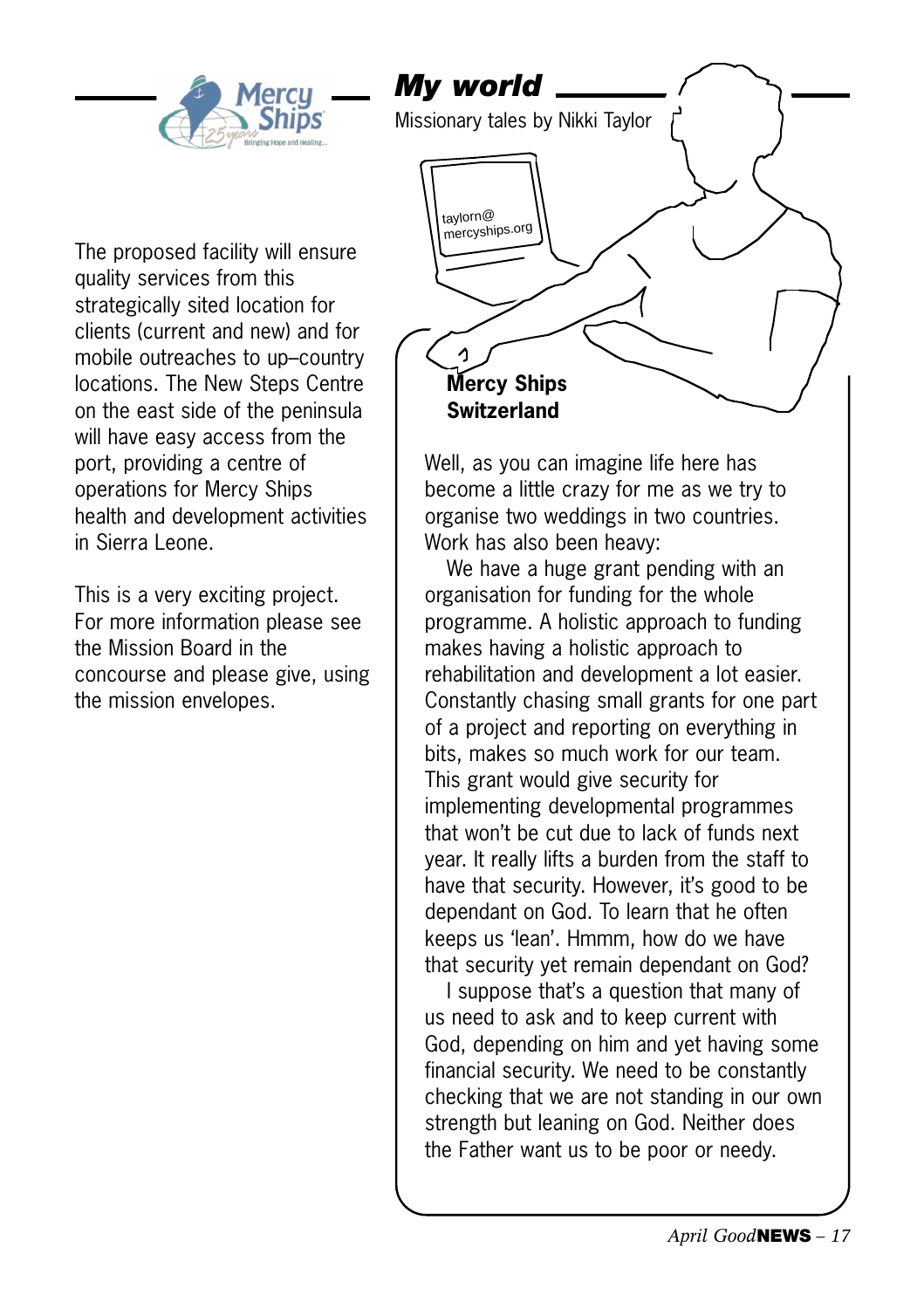## Do you complete a Self Assessment tax return?

**From 6th April this year the Inland Revenue is introducing a system whereby any individual who receives a tax refund as a result of the assessment will have the option to give that refund directly to a charity.**

The details below have been taken straight from a Revenue notification. Perhaps you will keep this in mind for the future, and, if you want to see the Inland Revenue letter, please ask Hilary Shepherd.



Please note that this is additional to and NOT a replacement for the current Gift Aid scheme, and you do not have to be an existing Gift Aid donor to the charity of your choice for this arrangement.

## *New scheme for giving to charity through the tax return*

*From April 2004 people who complete a Self Assessment tax return will be able to nominate a charity to receive all or part of any repayment due to them. The Inland Revenue repaid around £3 billion to nearly 3 million Self Assessment taxpayers last year.*

*The new scheme will have real advantages for participating charities:*

- *The donation will be paid direct to the charity's bank account*
- *The form will incorporate a Gift Aid declaration*
- *Gift Aid tax will be paid without the charity having to make a claim*
- *For the first time, charities will benefit from Gift Aid on anonymous donations.*

*We will publish a list of participating charities from which donors will choose. The list, showing charity name and address together with an identification code, will be available on the Inland Revenue website (www.inlandrevenue.gov.uk). Donors will enter the code for their chosen charity on the tax return.*

Lindfield United Reformed Church's identification code is: **GAE17TG**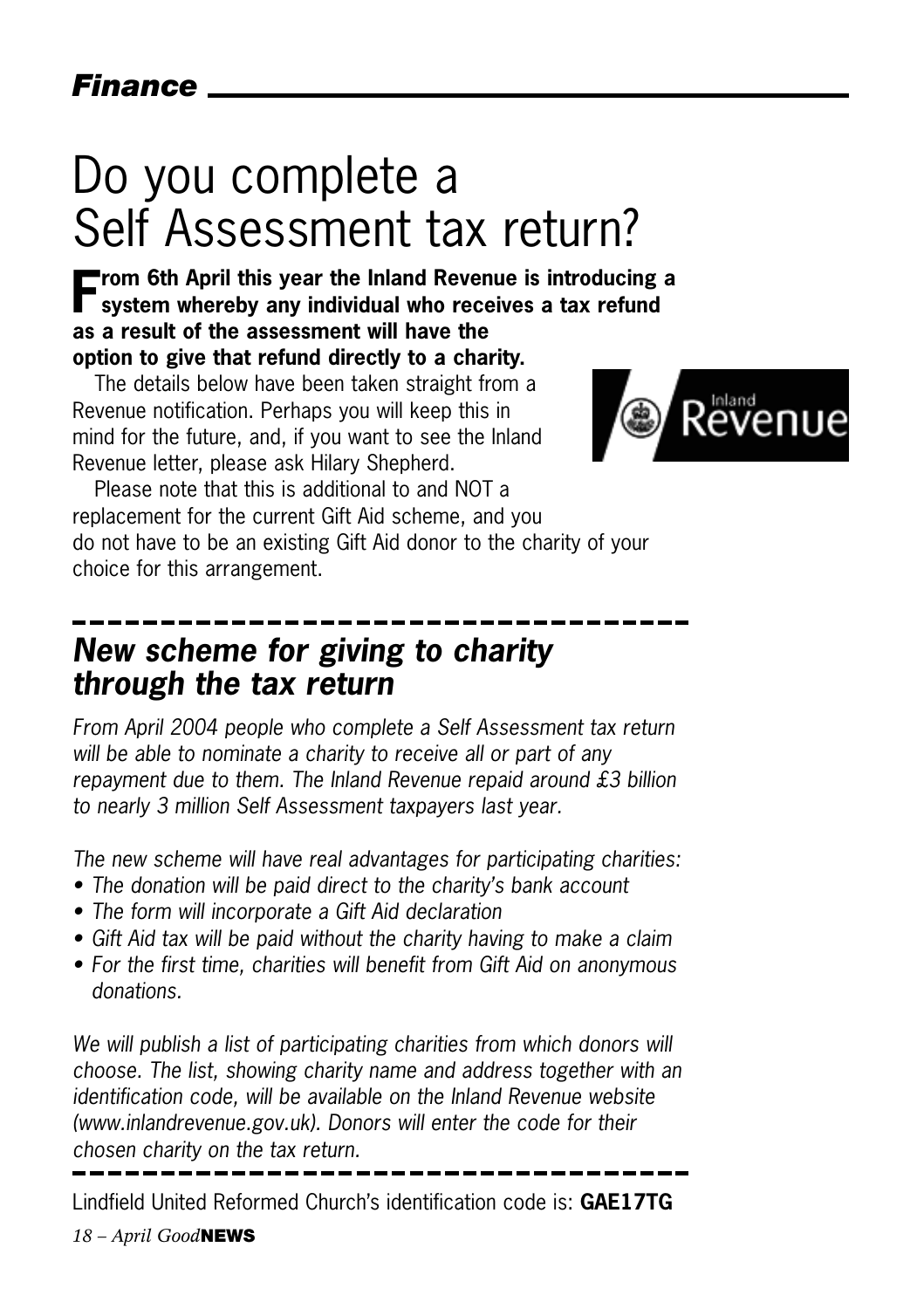#### An Evening with Fiona Castle **at Lindfield United Reformed Church on Monday 24th May 7.45pm ADVANCE** NOTICE

We are thrilled and privileged to be able to host this evening which is part of the 2004 Faithworks programme. Fiona will be speaking in churches across the country on the issue of remaining authentically Christian while engaging in the diverse world around us.

As part of the Different Tour, Fiona will speak about God's call on our lives to be holy, which literally means different. For Jesus, holiness was about inclusion, demonstrating God's compassion and passion for his people, whoever they were.

Different with Fiona, will also explore why and how we should get involved in our communities as well as building meaningful relationships with those we live among and work with.

Many will know that Fiona worked in the theatre and was married to Roy for over 30 years before he died of cancer in 1994. She now spends much of her time on speaking tours such as this one and writing.

More information later but PLEASE PUT THIS DATE IN YOUR DIARIES

## **Do you have what it takes to make a difference?** REMAND FOSTER CARER VACANCIES

£176.05 – £212.24 per week per child plus skills-based fees £64.40 – £276.96 per week



West Sussex County Council and the Youth Offending Team have a number of vacancies for remand foster carers to provide short term care for young people aged 10-17, who are on bail and awaiting further court appearances or sentencing.

Foster carers are needed from all backgrounds and ethnic groups; couples and singles, males and females. Some previous childcare experience is desirable and a spare room is essential.

As a remand foster carer you will work alongside and receive a high level of support from the Remand Management Team (Youth Offending Team) and from other remand foster carers. A bail program is put in place with every new placement and this involves diffferent professionals seeing the young person weekly. Full training is provided through four recognised levels. Remand foster carers receive a retainer payment when they do not have any fostered child in placement.

For an application form or for more information, contact Remand Fostering Social Worker on 01903 718739.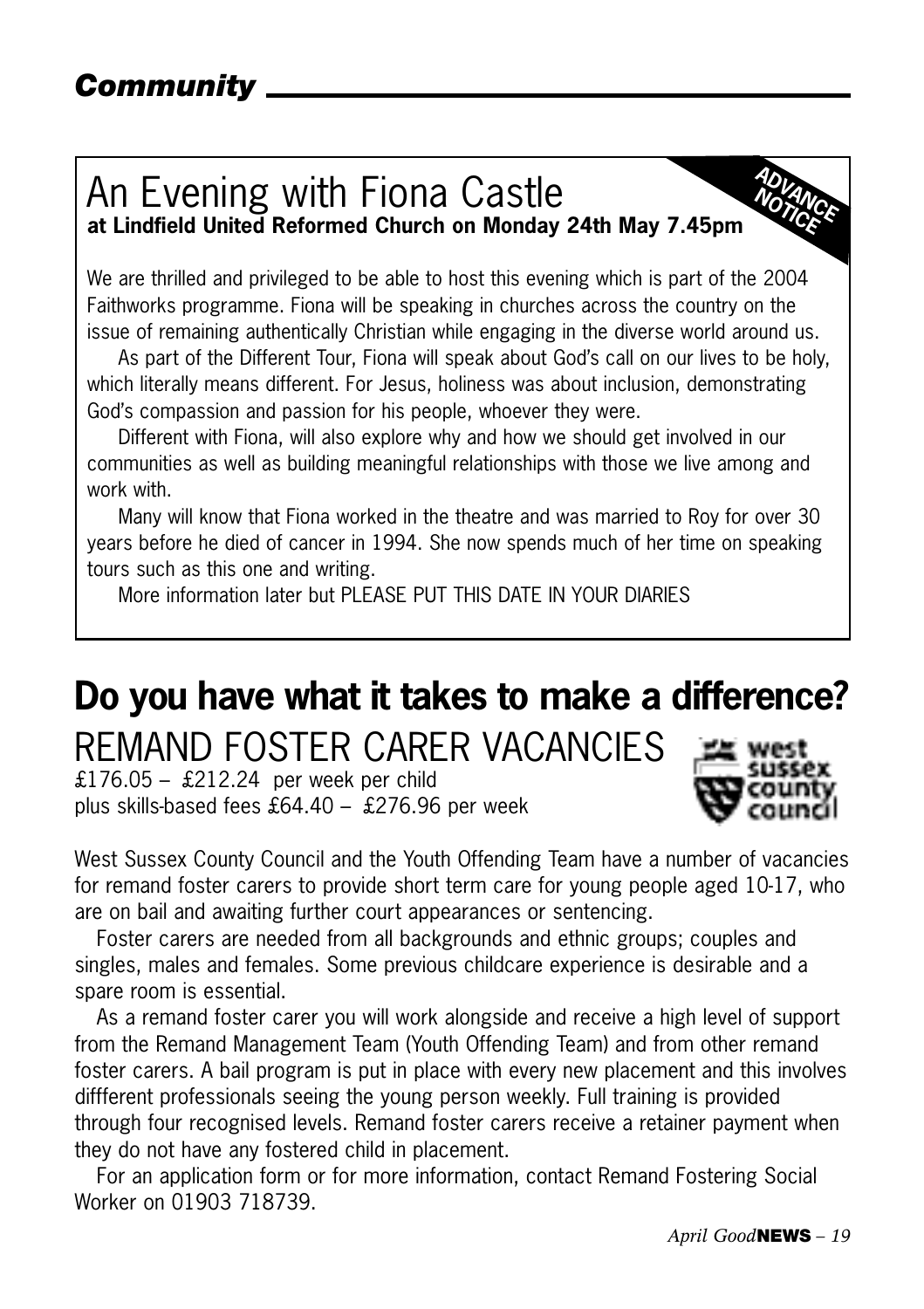## Called to be a nurse

After reading February's magazine feature on personal vocations, Lindfield URC church member Jean Baxter tells us what it is like to feel 'called' to be a nurse...

### **Always, nursing was the calling for me, except for wanting briefly as the usual little girl, to be a ballet dancer.**

Originally, the idea was to be a doctor, but my maternal instinct returned me to the former. I had it said to me several times that nursing was a call from God and I was mildly interested in that observation.

Nursing led me into varied and exciting times – the fulfilment that God gave to me for a large part of my life (though the initial training in a large London teaching hospital was often terrifying in the era of tyrant sisters and God–like consultants). Nursing is a profession by which "the world is your oyster", especially if you train in several fields and this I did.

Having been born in Tanganyika – as it was back then – and moving frequently around the territory, then to Scotland, back to Tanzania, then on to Kenya for the first 19 years of my life, it may be that I could not, in my following life, settle in one place.

The call to the vocation of

nursing took almost immediate effect on leaving school. First in a children's hospital in Nairobi, then to London for training, and afterwards to various places in England as I followed my parents' reluctant return to **Britain** 

I had intended to add tropical diseases to my training and return to East Africa, but the Mau Mau terrorists put paid to that.

However, the peripatetic life – the lifestyle learned from the early years – had taken hold and so I joined the Queen Alexandra's Royal Naval Nursing Service and then the Royal Canadian Navy. By so doing, I took on two careers at once – that of nursing and that of the Armed Forces – so life was very full.

During this time, I started going to church from time to time. Religion is present in the lives of many of the men and women, especially if they are going into battle. Every base has a church and minister/chaplain. The same applies to hospitals. Clearly, the need for God is demonstrated in these places.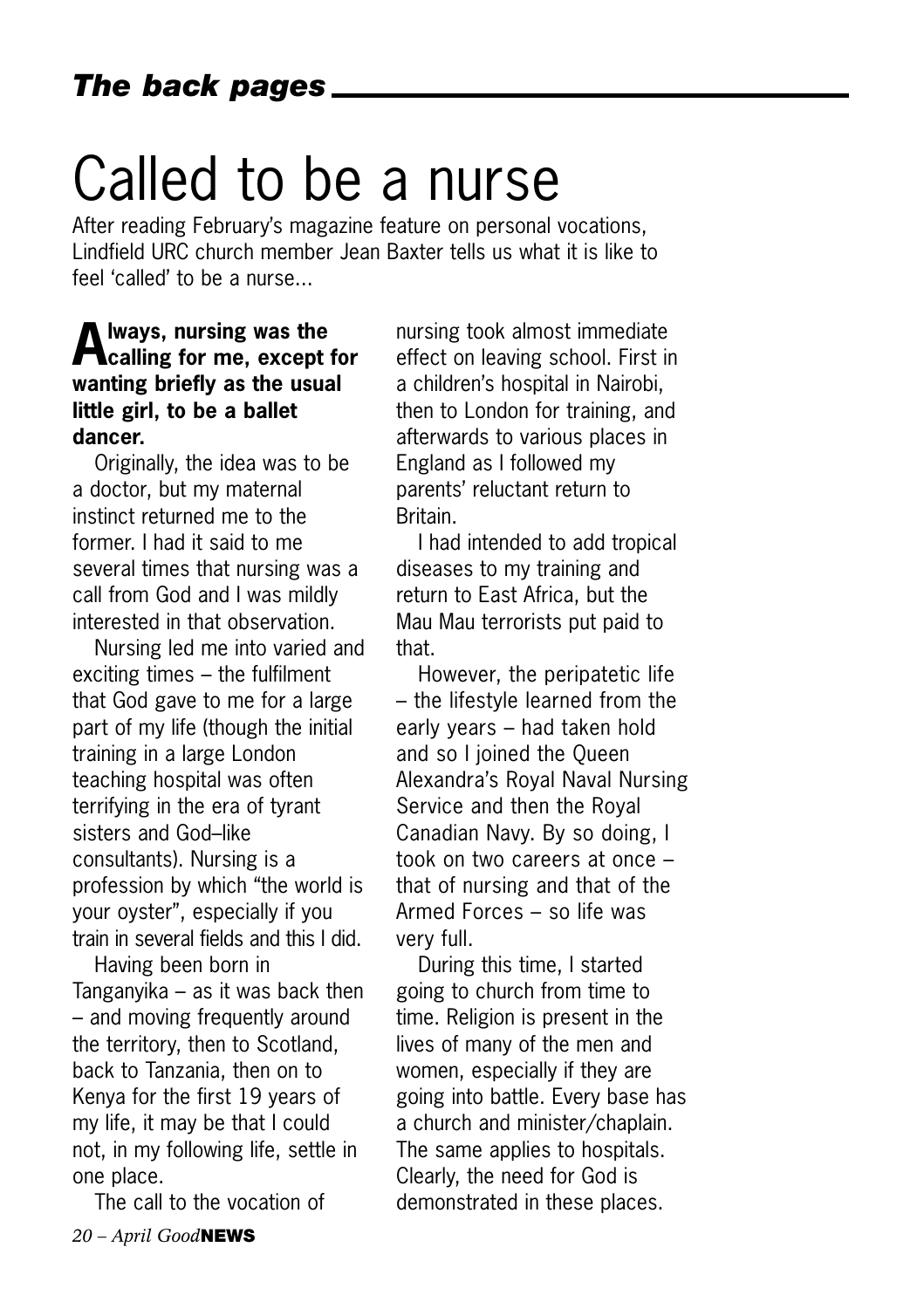With the forces, I learned more skills. The more dramatic were: after a rudimentary lesson on science of the making of an atomic bomb, we learned the effect and management of nuclear, bacterial and chemical attack (we experienced tear gas in a special chamber – unpleasant!). Regular and unexpected exercises were staged day or night.

After the Geneva Convention rule relating to doctors and nurses using guns to protect their patients was revoked in 1974, we learned to shoot with three types of gun. I was still a nominal Christian, but we all worried about this turn of events and vowed that we would never injure vital organs – if we fired at all!

In Canada, I trained also to be a flight nurse, which could be tough work on occasions.

I often wonder if this career was the sublimation that our Father had arranged for me to replace marriage and children – for these I wanted. I do believe that God was with me in that career, though, sadly, I was unaware then.

I loved my patients and felt great compassion for them. Many were my 'babies'. God also gave me courage for the 2–3 contre–temps I had with doctors for the sake of my patients. Did these feelings belong to God? I now believe so.

Since retirement and due to a health problem, I have bemoaned the fact that I am no longer of much use. A kind Christian friend replied to this by saying that perhaps after a long working life, it was my turn to rest.

This has more meaning when, in a recent letter in GoodNEWS, our minister reported the story of a young African woman who wished to train for the Christian ministry – perhaps I too should be content to be a "follower" instead of a leader. Is that was God is calling me to do now?

*Jean Baxter*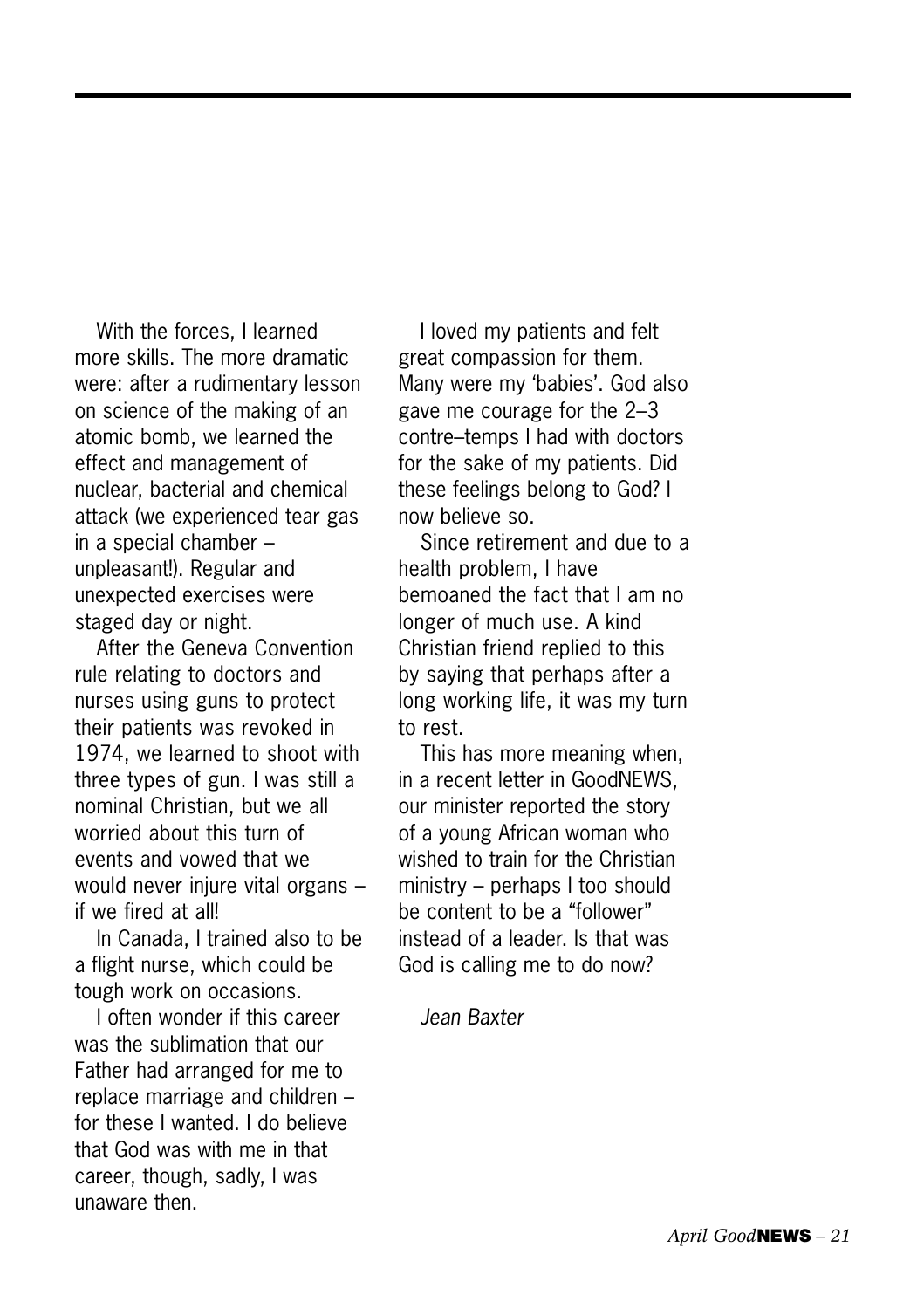## *The back pages*

# **24/7 PRAYER**

**Our church, together with other churches in the area, has agreed to join in a week of round-the-clock continuous prayer from noon on Saturday 15th May to noon on Saturday 22nd May. This, in current jargon, is known as '24/7 prayer'. This is part of this year's local effort in 2004: the 'Sussex year of prayer'.**

There is a need for the prayer centre, the location of which has yet to be confirmed, to be manned throughout the whole time in order that those wishing to pray may be welcomed and the premises kept secure.

Our church will be responsible for this activity from 12noon on Tuesday 18th May until 12noon on Wednesday 19th May. I have volunteers who are willing to cover the night period, and, in due course, will be asking for two volunteers to cover each remaining period of one hour.

Those wishing to pray will be asked to put their names down

within one-hourly slots, but whether it will be for each church to arrange this over the same period as their premises duty, or for any day throughout the week, is yet to be agreed.

Please pray for guidance in the arrangements yet to be completed and for any ways in which we may use this period to draw closer to God and seek His help and will in healing this area and our country.

*Dennis Rowell*

## Calling all 'pilgrims' and those who would like to be

Next year will be the 10th anniversary of our pilgrimages. A special pilgrimage around Southwick is being planned for 26th June 2004 to mark the occasion. In the morning we will walk on the Downs, visiting three Southwick churches and in the afternoon there will be a gentle stroll to visit a 12th Century church. It will be possible to do either or both walks. We have made the afternoon walk short so that those 'pilgrims' who can no longer walk long distances will be able to join in our anniversary.

You don't need to have been on a pilgrimage with us before, to join this one. All are welcome. If you want to know more, or to book a place, please contact either Darryl Sinclair (01273 564591) or Brenda Stone (01273 594012).

It promises to be a great day of fellowship, friendship and fun. Do join us if you possibly can.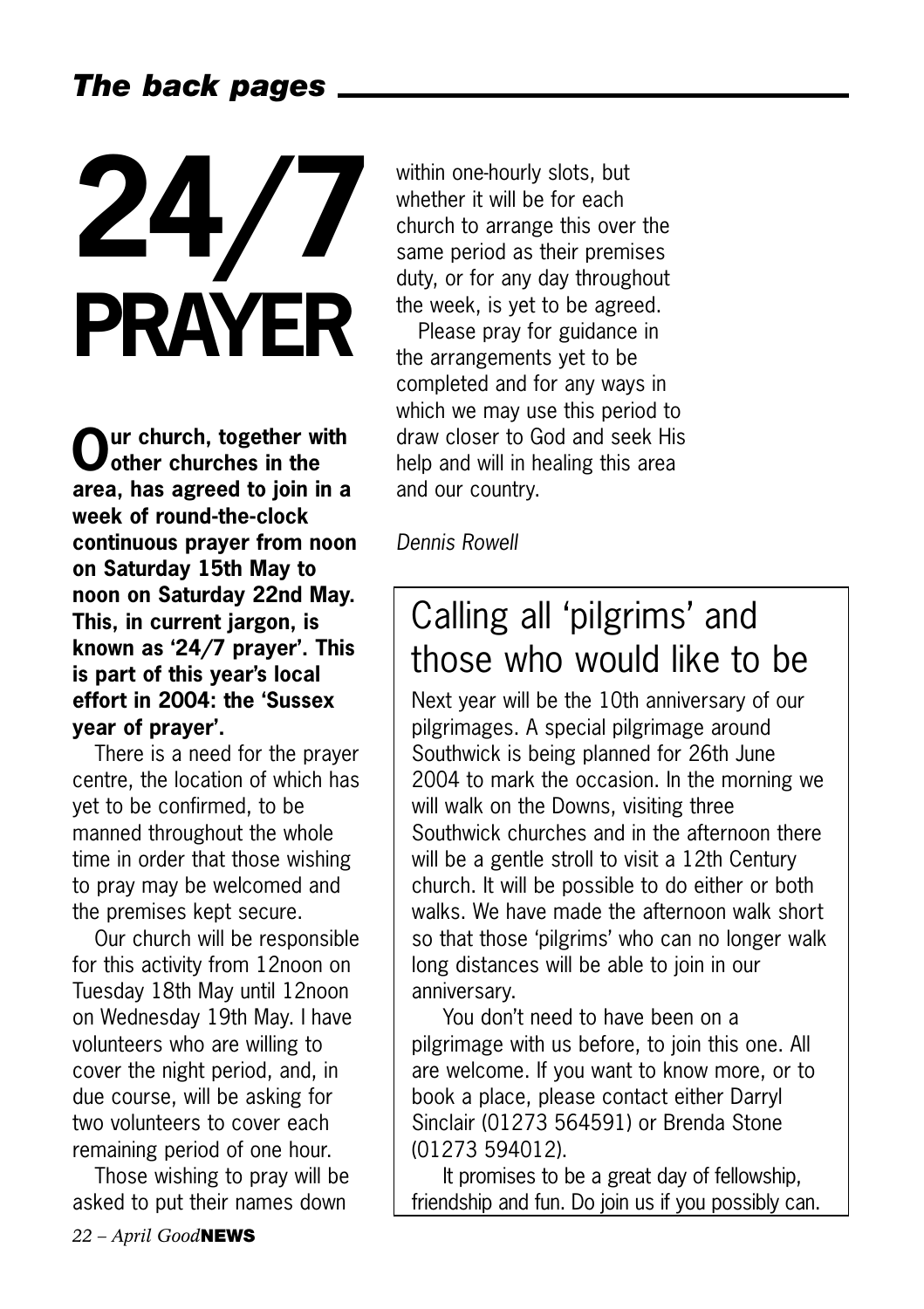## *The back pages*

## How does your garden grow?

**Are you like me and heave a sigh when you look at the shrubs and bushes in your garden at this time of the year? Oh dear, they need cutting back again!!** 

Well, have I got good news for you! WE NEED YOUR GREENERY. On Easter Saturday, 10th April, folk will be decorating the church as we prepare to celebrate Christ's resurrection, and we are in desperate need of greenery to supplement the spring flowers. So please time your spring pruning to help adorn the church this Easter. Please WE NEED YOUR GREENERY!

With the sudden and unexpected death of Margaret Goodare, could YOU help with church flowers? Betty frequently writes asking for assistance, but nobody different offers to have a go. It is really not such a difficult task and there are several folk who are willing to give you help to start with; you don't have to be an expert. Please support Betty and her handful of helpers by getting involved. Betty would welcome and encourage you. (You can phone Betty on 01444 484494.)

*Fiona Tingley (trainee flower arranger!)* 

| <b>Flower Rota</b>                               |                          |                                                                                         |                                                                                        |  |
|--------------------------------------------------|--------------------------|-----------------------------------------------------------------------------------------|----------------------------------------------------------------------------------------|--|
|                                                  |                          | <b>Arranging</b>                                                                        | <b>Distributing</b>                                                                    |  |
| April                                            | 4<br>11<br>18<br>25      | Anne Parker<br>(Easter Sunday)<br>Janet Wade<br>Carol Walters                           | Jacqueline Wood<br>Iris Bingham<br>Fiona Tingley<br>Heather Swann                      |  |
| May                                              | 2<br>9<br>16<br>23<br>30 | Fiona Tingley<br>(Boys' Brigade)<br><b>Winifred Scopes</b><br>Lyn Tucker<br>Jean Baxter | Sue Tester<br>Dorothy Forster<br><b>Betty Peter</b><br>Jacqueline Wood<br>Iris Bingham |  |
| If you would like to make a donation towards the |                          |                                                                                         |                                                                                        |  |

 $\bullet$  +  $\%$ 

cost of the flowers for Easter, please give it to Betty Billins.